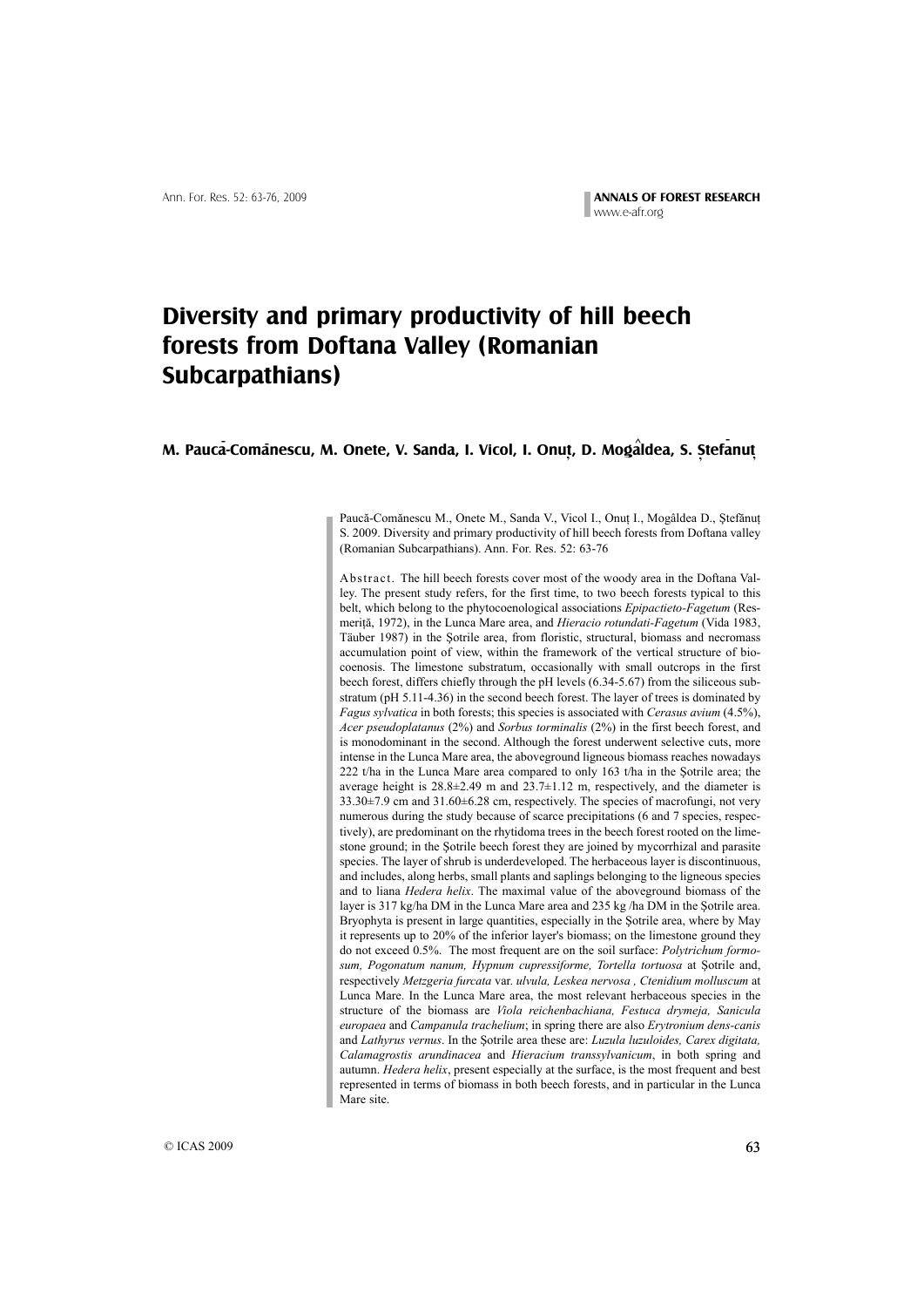The species characteristic to the phytocoenological association and to the alliances where these beech forests are included are representative through their biomass for the *Hieracio rotundati-Fagetum* association, while the orchids species characteristic to associations present on the limestone ground, although very diverse and with a great number of individuals for this taxonomic group, are not representative, neither as frequency nor as biomass or density, compared to other herbal species with a larger coenotic value, which are included in the *Epipactieto-Fagetum* association. The necromass accumulated in the area analyzed decays slowly, varying greatly with surface and time. It averages 4492 kg/ha in the Lunca Mare area and 4134 kg/ha in the Sotrile area. The necromass is made mostly of fallen leaves, and, at least in the Lunca Mare area, the July values are amplified by vernal herb flora.

Keywords: *Fagus sylvatica* forest, plant diversity, trees, herbs, orchids, mosses, fungi, aboveground biomass

Authors. Mihaela Paucã-Comãnescu (mihaela.pauca@ibiol.ro), Marilena Onete, Vasile Sanda., Ioana Vicol., Ioana Onuț, Daniela Mogâldea, Sorin Ștefănuț, Institute of Biology Bucharest, Romanian Academy, 296, Splaiul Independentei, 060031 Bucharest, Romania.

#### **Introduction**

The mountain and hill beech forests, dominant or mixed with other deciduous species or with coniferous species, are the most widespread forests in Romania, accounting for about 30% of the total current forest area.

In Valea Doftanei, tributary of the Prahova River, a study of the ecosystems shows that beech forests are predominant, covering up to 80% of the forest area (Paucã-Comãnescu unpublished data). Their diversity is high, both as mixture of tree species (oak-beech forests, dominant hill and mountain beech forests, mixtures of beech and fir trees, monodominant high altitude beech forests) and as association with different herbaceous species.

Most of the forests are mature, aged over 150-180 years. During only the past of 10-15 years massive cuts have been performed in the mountain beech forests and in the fir-beech forests, in stands with very old trees. Only one area of mountain beech forests and fir-beech forests was preserved, becoming a protected area at the national and European level, included in the European network Natura 2000 as ROSCI 0153 - Glodeasa Forest.

Vegetation and ecological research on this valley is very scarce and rather recent. The first botanical note on this area (Dihoru et al. 1969) concerns the flora and vegetation of Secãria-Florei area only, now disappeared under the Paltinul accumulation lake. More recently, research on the biodiversity of the oak and oak-beech forests from Doftana Valley near Câmpina city (Oromulu et al. 2007, 2008) and on the biocoenotical structure of alluvial shrubs close to Lunca Mare village (Paucã-Comãnescu et al. 2008) were published.

The present paper refers, from a botanical perspective, to several beech forest types located on the right bank of the Doftana River, downstream of Paltinul dam. It focuses namely on the diversity of the existing flora (vascular plants, macrofungi, bryophytes), on the structure of biocoenoses dominated by beech, and on the biomass of primary producers.

### **Materials and methods**

#### **Study area**

The two beech forests studied are located in the Doftana Valley (Teleajen Subcarpathians, included in Curvature Subcarpathians), close to Lunca Mare  $(LM)$  village  $(N 45<sup>0</sup>10<sup>0</sup>34$ "; E  $25^{\circ}45'18,0''$ ) and at the onset of the road to Sotrile (SO) village  $(N \ 45^\circ 13' 39, 3"$ ; E  $25^{\circ}43'41,9"$ ; they are located close to each other on the mountainside above the river (cca.1 km). The forests form a massive continuum, and their age is about 100 years on both sites.

The bedrock belongs to the conglomerates, and include in their sandstone matrix a wide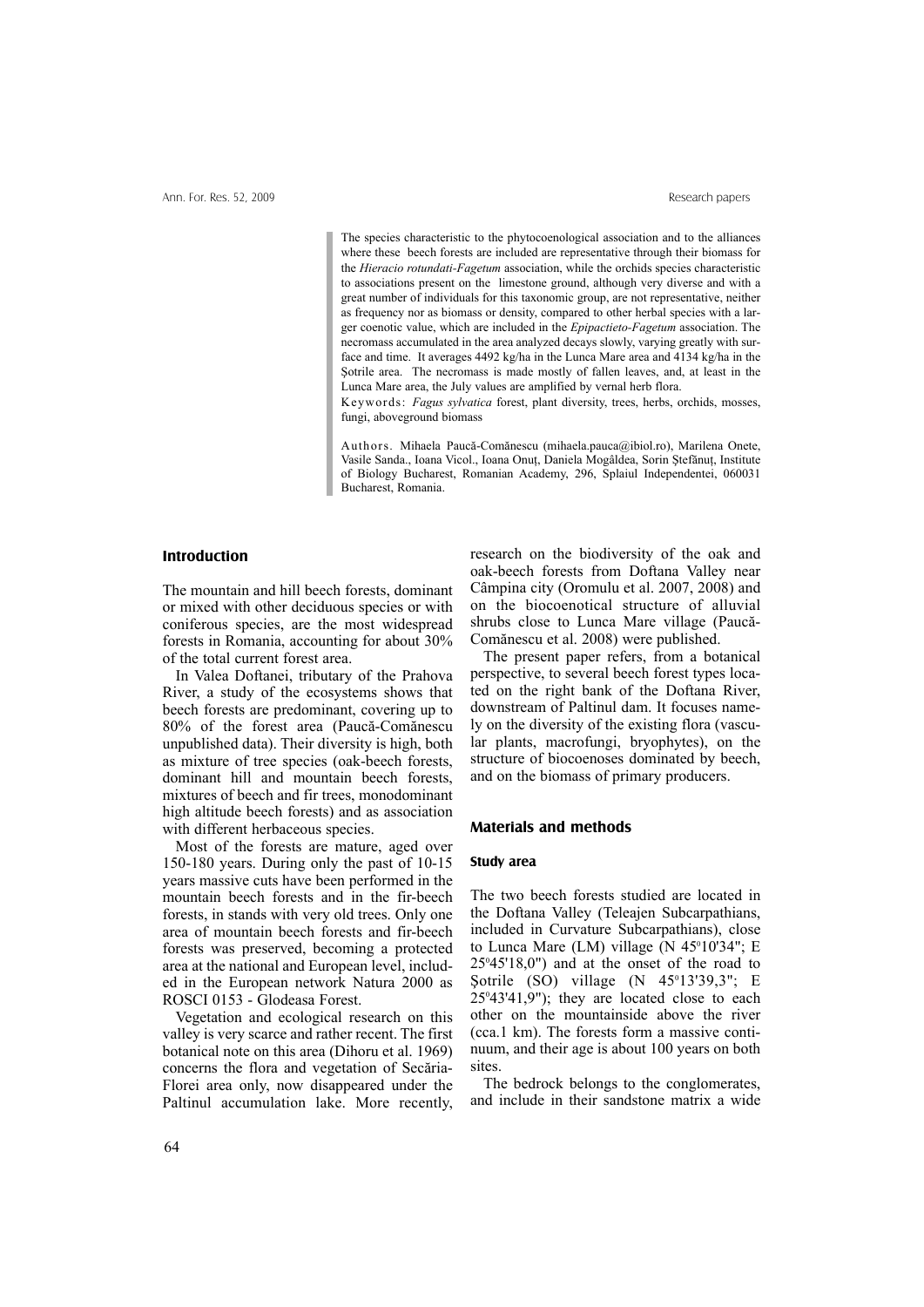petrographic variation, a function of the strictly spatial position: quartzite, mica-schists, amphibolites, gneisses, and also sandy Senonian limestone and cleft with calcite. Because of this wide diversity, the subsoil of the two beech forests, although close one to another, is quite different.

Climatically, the area is temperate-continental, with limited valley influences. The multiannual average temperature (Câmpina weather station) is  $9^{\circ}$ C and the annual rainfall is 850 mm (Armas, 1999).

The local characteristics of the two sites, Lunca Mare  $(LM)$  and Sotrile  $(SO)$ , are presented in Table 1. We notice because of a 100 m altitude difference (the Sotrile site being located upstream on Doftana River) and its north-north east orientation of the slope there is an amplification of the thermal differences between their local microclimate.

## **Methods**

The sample areas were distributed randomly over one hectare, and the measurements were done specifically, by layer, within the vertical architecture of each forest phytocoenosis. The tree layer was inventoried on 500 m<sup>2</sup> circular areas, with the centers placed randomly in different locations, paying attention not to overlap the circumferences. Trunk diameters (calculated as the trunk circumference measured with graded tape at 1.30 m height) and height (using a Bitterlich relascope) of all the trees

**Table 1** Localization of the surveyed areas

were measured. The shrub layer and the seedlings were inventoried on the same areas as the big trees.

The herbaceous layer was inventoried on circular areas of  $0.25 \text{ m}^2$ , delimited by a metallic frame, in 100 repetitions each; although the measurements were conducted during various phenological stages between April and September, no fixed areas were used, but the transect orientation, perpendicular on elevation contour lines, was kept.

The phytocoenological sampling was performed according to the Zürich-Montpellier School, on the same slope area, on  $500 \text{ m}^2$ sample areas, in 10 repetitions. The tree biomass was computed as a function of their volume using dendrometric tables (Giurgiu et al. 1972) and the average density of the beech tree wood in that region (Paucã-Comãnescu 1981). The biomass of the herbaceous layer was determined seasonally, cutting the aboveground part of all components (herbs, small plants, saplings, bryophytes) on  $0.25$  m<sup>2</sup> areas; the samples were sorted in the laboratory by species, dried in the stove at  $85^{\circ}$ C and the smallest specimens were weighed with a precision of three decimals. The necromass was collected from the same areas. The plant diversity was evaluated with the Simpson-Pielou index of diversity.

$$
D = 1 - \frac{\sum_{ni(n=1)}^{ni(n=1)} }{N(N-1)}
$$

| Lunca Mare                                                                                                                                                                                                                                                                                                                                                                                                                                                                                                                                                                                                               | Sotrile                                                                                                                                                                                                                                                                                                                                                                 |  |  |  |  |
|--------------------------------------------------------------------------------------------------------------------------------------------------------------------------------------------------------------------------------------------------------------------------------------------------------------------------------------------------------------------------------------------------------------------------------------------------------------------------------------------------------------------------------------------------------------------------------------------------------------------------|-------------------------------------------------------------------------------------------------------------------------------------------------------------------------------------------------------------------------------------------------------------------------------------------------------------------------------------------------------------------------|--|--|--|--|
| Habitat R4111 South-Carpathian beech forests (Fagus                                                                                                                                                                                                                                                                                                                                                                                                                                                                                                                                                                      | Habitat R4106 South-Carpathian beech forests (Fagus                                                                                                                                                                                                                                                                                                                     |  |  |  |  |
| sylvatica) and fir forests (Abies alba) with                                                                                                                                                                                                                                                                                                                                                                                                                                                                                                                                                                             | sylvatica) and fir forests (Abies alba) with Hieracium                                                                                                                                                                                                                                                                                                                  |  |  |  |  |
| Ceph alan ther a damas on ium                                                                                                                                                                                                                                                                                                                                                                                                                                                                                                                                                                                            | rotun datum (syn. Hieracium transsylvanicum)                                                                                                                                                                                                                                                                                                                            |  |  |  |  |
| Type of forest: 4213 Hill beech forest with<br>superficial soils on limestone substratum<br>Altitude: 490 m, strongly irregular relief, in<br>٠<br>some areas the limestone rock reached soil<br>surface.<br>Exposition E. Inclination of about $25^0$<br>٠<br>Soil humico-calcareous (rendzina with mull)<br>$\blacksquare$<br>not uniform, mull humus, calcic, poorly<br>skeletal, clay texture up to skeletal, sometimes<br>the rock reaches the soil surface, properly<br>aerated, properly drained; (pH 5.5-6.5) during<br>the vegetation season. The soil reaches more<br>heat because of the limestone substratum | Type of forest: 4151 Mountain beech forest with<br>Luzula luzuloides<br>Altitude: 600 m<br>٠<br>Exposition: N N E. Inclination $25^0$<br>Soil districambosol (brown acid), oligobasic,<br>٠<br>moderate and poorly humiferous, median -<br>deep, clay-sandy texture, variable edaphic<br>volume, small-median; (pH 4.0-5.5); low<br>trophicity, little available water. |  |  |  |  |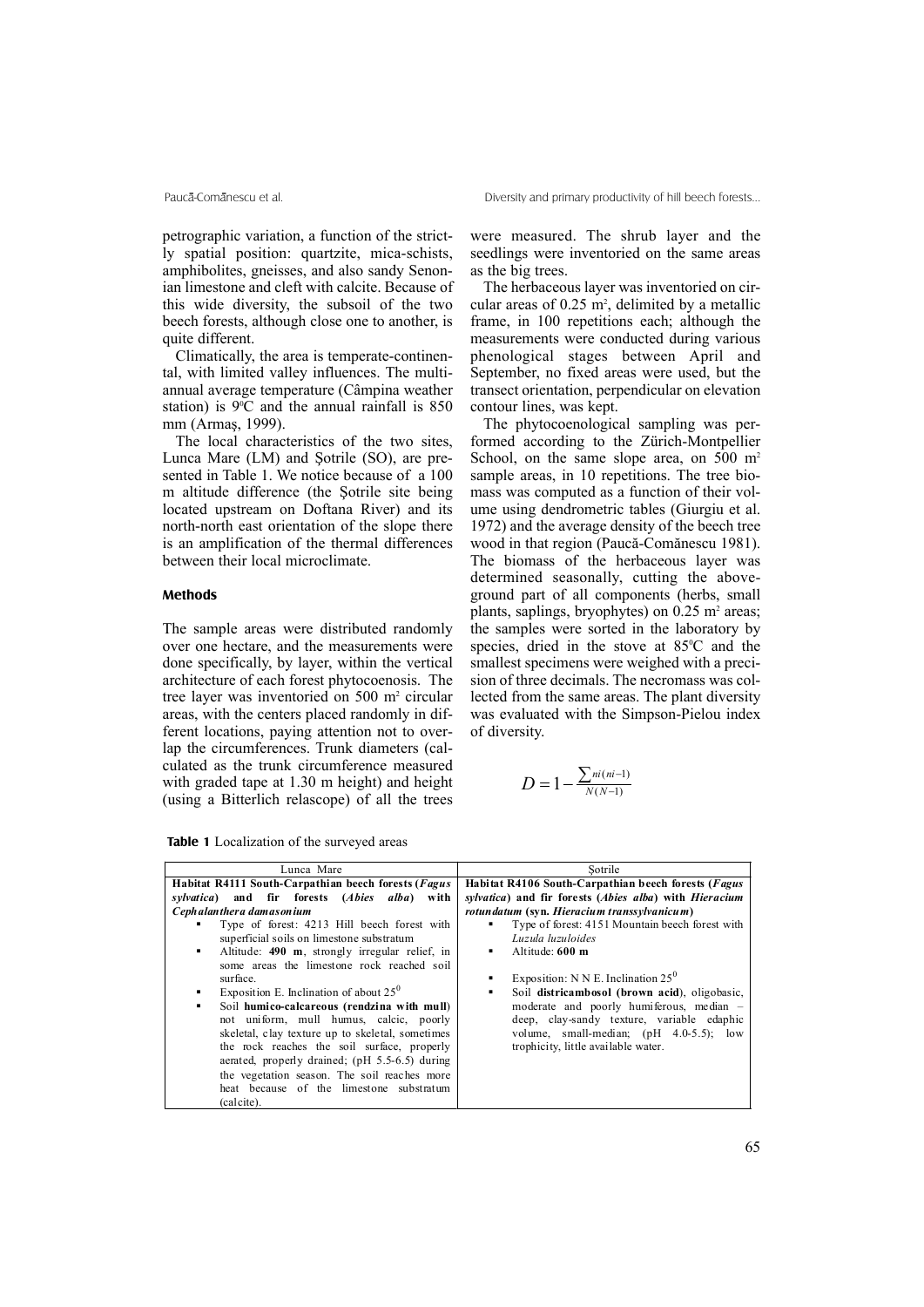The soil acidity was determined from soil samples collected from the top 10 cm, stored in plastic bags and subsequently analysed in the laboratory using a "Consort C532" electronic pH meter.

## **Results and discussion**

#### **Biodiversity**

The quantitative measurements of biodiversity at the tree layer level shows clear differences between the two beech forests (Table 2); at SO we can talk about the absolute dominance of *Fagus sylvatica*, while at LM other deciduous species, accounting for only about 10%, are found as well. Quantitatively, the most important of them are *Cerasus avium* and *Acer pseudoplatanus*; however, they all are in a subdominated or even dominated position.

The tree populations are, however, much more diverse (Table 2) even at SO, if we examine the biotic reserve (seedlings) existing in the herbaceous layer as small plants and saplings. All these species are found in the hill deciduous forests, forming a suite of accompanying species; thus, it is possible that, within a new structure, years later, they find a place in the tree layer. The species richness is more than double in the young stage compared to the composition of the tree layer, reaching nine species at LM and four at SO.

The herbaceous layer, in terms of numeric composition, is much wealthier than the tree

layer; also the dynamics of these species is much more active, some of them disappearing earlier and other appearing later during the same growing season (Table 3).

We observed typical vernal species, with short life cycles, such as *Erytronium denscanis* or *Gagea pratensis*, but also species which appear early in spring, bloom and multiply a lot in spring and stay throughout the vegetation period, such as *Lathyrus vernus*.

Among the estival species, next to the typical ones which appear in spring and grow and multiply intensely in summer, there are species such as the *Hedera helix* liana, which persist over winter, dominating even quantitatively the vernal season; other species expand only in late summer. If we take into consideration species whose numeric abundance accounts for more than one percent, at least at a certain moment in their annual development, we find that they are more numerous in the LM beech forest than in the SO beech forest (20 species versus 12). Their total number is also higher in LM beech forest, 100, compared to 78 in SO beech forest (Table 4a, b). A particular attention must be paid to the orchid species characteristic to the phytocoenoses and to the LM "habitat"; they appear late and in very low numbers, which makes them insignificant both in terms of numbers and as frequency. The frequency of these orchids' presence is superior in LM compared to SO, both as number of specimens and as number of species; this is an important fact given that they are relevant for the characterization of one of the habitat types.

| Tree relative numerical abundance % |                                   |
|-------------------------------------|-----------------------------------|
|                                     |                                   |
|                                     |                                   |
|                                     | Herb layer (natural regeneration) |
| Lunca Mare                          | Sotrile                           |
| 50                                  | 75                                |
|                                     |                                   |
|                                     |                                   |
|                                     |                                   |
| 20                                  |                                   |
| 10                                  |                                   |
|                                     |                                   |
|                                     |                                   |
|                                     |                                   |
|                                     | Sotrile<br>100                    |

*Betula pendula* 0 0 0 4

**Table 2** Tree composition in canopy and herb layer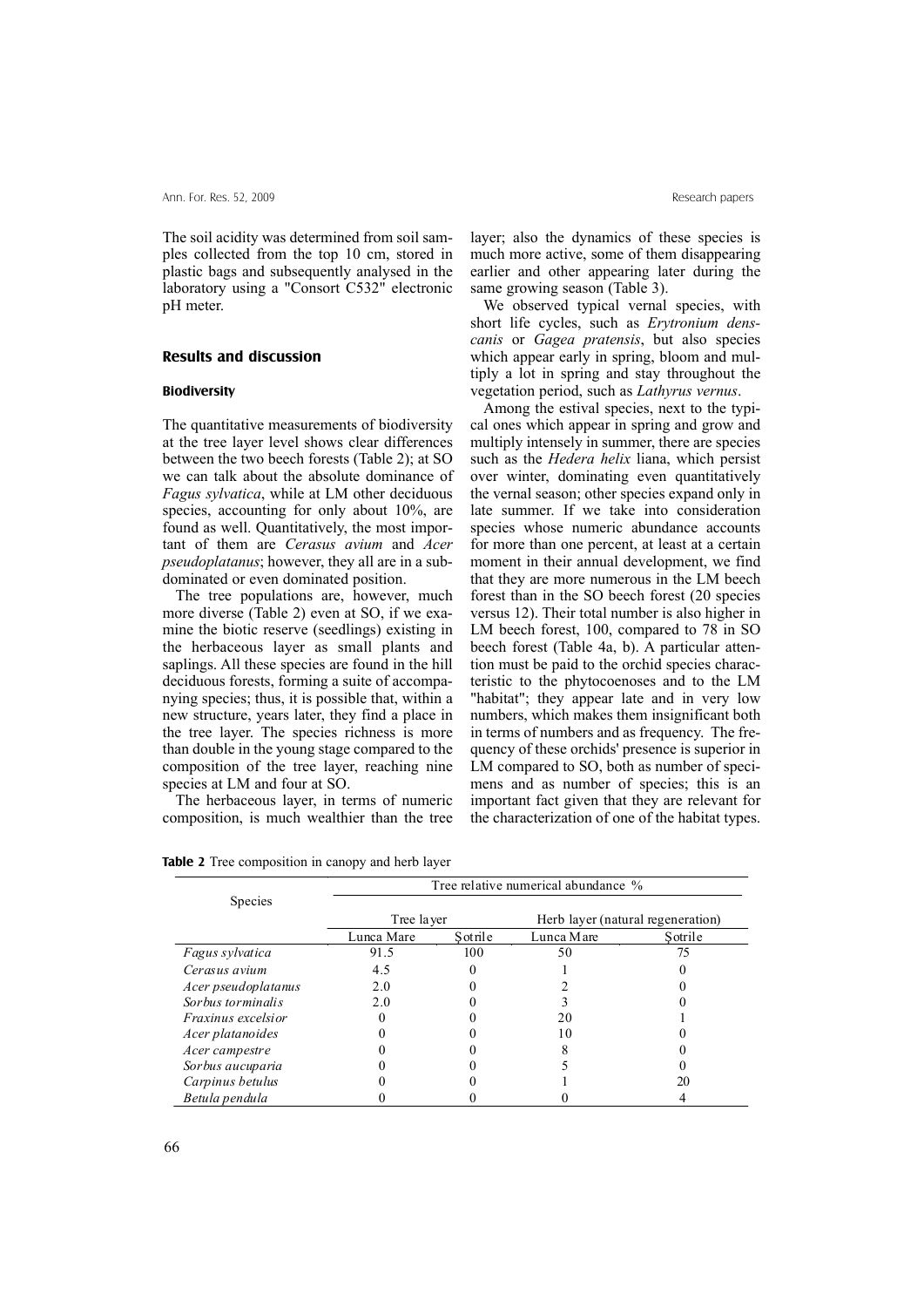The species typical to the other type of habitat, *Hieracium transsylvanicum*, is much better represented numerically than most of the present species (Table 3), but less than the other acidophilous species (*Luzula luzuloides, Calamagrostis arundinacea*), which define the type of forest much more rigorously. No vernal species have been identified in this phytocoenosis.

Following the analysis of the phytocoenological surveys (Table 4 a, b), the two beech forests were included in different associations, namely *Epipactieto-Fagetum* (Resmerită, 1972) for LM and *Hieracio rotundati-Fagetum* (Vida 1983, Täuber 1987) for SO.

| Table 3 Numerical abundance dynamics of plant populations from Lunca Mare and Sotrile |  |
|---------------------------------------------------------------------------------------|--|
|---------------------------------------------------------------------------------------|--|

|                                                                 | Lunca Mare |                  |                              | Sotrile                                                            |       |        |                                  |  |
|-----------------------------------------------------------------|------------|------------------|------------------------------|--------------------------------------------------------------------|-------|--------|----------------------------------|--|
| <b>SPECIES</b>                                                  |            | (%)              | Relative numerical abundance | <b>SPECIES</b>                                                     |       | (%)    | Relative numerical abundance     |  |
|                                                                 | April      | May              | September                    |                                                                    | April | May    | September                        |  |
| Spring                                                          |            |                  |                              | <b>Summer</b>                                                      |       |        |                                  |  |
| Erythronium dens-canis                                          | 4.76       | $\boldsymbol{0}$ | $\mathbf{0}$                 | Luzula luzuloides                                                  | 48.88 | 27.92  | 38.95                            |  |
| Gagea pratensis                                                 | 1.86       | $\boldsymbol{0}$ | $\mathbf{0}$                 | Poa nemoralis                                                      | 20.51 | 8.56   | 8.92                             |  |
| Lathyrus vernus                                                 | 1.99       | 3.71             | 0.91                         | Hieracium transsylvanicum                                          | 8.59  | 15.08  | 8.19                             |  |
| <b>Summer</b>                                                   |            |                  |                              | Carex digitata                                                     | 5.00  | 13.71  | 13.38                            |  |
| Hedera helix*                                                   | 42.20      | 17.66            | 11.84                        | Viola reichenbachiana                                              | 3.96  | 1.36   |                                  |  |
| Fagus sylvatica juvenils                                        | 7.12       | 15.73            | 8.64                         | Campanula trachelium                                               | 3.12  | 3.23   |                                  |  |
| Viola reichenbachiana                                           | 5.58       | 13.35            | 11.54                        | Dentaria bulbifera                                                 | 2.81  |        |                                  |  |
| Acer platanoides juvenils                                       | 2.67       | 1.19             | 1.72                         | Mycelis muralis                                                    | 1.67  | 3.23   | 0.67                             |  |
| Campanula trachelium                                            | 2.49       | 5.34             | 0.61                         | Fagus sylvatica juvenils                                           | 1.61  | 2.73   | 3.86                             |  |
| Festuca drymeja                                                 |            |                  | 19.03                        | Calamagrostis arundinacea                                          |       | 10.04  | 22.57                            |  |
| Fraxinus excelsior                                              |            | 5.64             | 7.79                         | Oxalis acetosella                                                  |       | 3.41   |                                  |  |
| juvenils                                                        |            |                  |                              |                                                                    |       |        |                                  |  |
| Euphorbia amygdaloides                                          | 1.41       | 1.19             | 2.53                         | Fragaria vesca                                                     |       | 3.23   | 0.07                             |  |
| Sanicula europaea                                               | 1.99       | 3.71             | 3.34                         | Carpinus betulus juvenils                                          |       | 1.55   | 0.27                             |  |
| Cerasus avium juvenils                                          | 1.13       | 1.59             | 1.72                         | <b>Diagnostic species</b>                                          |       |        |                                  |  |
| Galium schultesii                                               | 2.40       | 4.15             | 3.44                         | Hieracium transsylvanicum                                          | 8.59  | 15.08  | 8.19                             |  |
| Calamagrostis                                                   |            |                  |                              |                                                                    |       |        |                                  |  |
| arundinacea                                                     | 3.72       |                  |                              |                                                                    |       |        |                                  |  |
| Viola canina                                                    | 1.72       | 0.15             | 2.63                         |                                                                    |       |        |                                  |  |
| Carex digitata                                                  | 0.63       | 3.56             | 9.62                         |                                                                    |       |        |                                  |  |
| Sorbus aucuparia                                                |            |                  |                              |                                                                    |       |        |                                  |  |
| juvenils                                                        | 1.22       |                  |                              |                                                                    |       |        |                                  |  |
| Acer pseudoplantanus<br>juvenils                                |            | 1.34             | 1.19                         |                                                                    |       |        |                                  |  |
| Aegopodium podagraria                                           | 4.44       | 4.15             | 0.40                         |                                                                    |       |        |                                  |  |
| <b>Diagnostic species</b>                                       |            |                  |                              |                                                                    |       |        |                                  |  |
| Epipactis helleborine                                           |            |                  | 0.10                         |                                                                    |       |        |                                  |  |
| Cephalanthera                                                   |            | 0.15             | 0.15                         |                                                                    |       |        |                                  |  |
| damasonium                                                      |            |                  |                              |                                                                    |       |        |                                  |  |
| Platanthera bifolia                                             |            | 0.15             |                              |                                                                    |       |        |                                  |  |
| Ceph al an ther a                                               |            | 0.20             |                              |                                                                    |       |        |                                  |  |
| longifolia                                                      |            |                  |                              |                                                                    |       |        |                                  |  |
| Other species<br>present in                                     |            | samples:         | Acer<br>campestre            | Other species present in the samples: Moehringia trinervia,        |       |        |                                  |  |
| (s <sub>eedlings</sub> )<br>Galium                              | odoratum.  | Evonymus         | verrucosa                    | Veronica chamaedrys, Pyrola media, Hedera helix, Taraxacum         |       |        |                                  |  |
| (seedlings), Clematis vitalba, Lilium martagon, Hieracium       |            |                  |                              | Luzula sylvatica, Galium<br>officinale,                            |       |        | schultesii, Lathyrus             |  |
| rotundatum,<br>Carex praecox, Luzula luzuloides,                |            |                  | Carex                        | pratensis, Veronica montana, Veronica urticifolia, Tussilago       |       |        |                                  |  |
| sylvatica,<br>Cerastium                                         | arvense,   | Evonymus         | europaeus                    | farfara, Poa nemoralis, Cerastium glomeratum, Campanula            |       |        |                                  |  |
| (seedlingspuieti)                                               | Crataegus  | monogyna         | (seedlings),                 | abietina, Crataegus monogyna ((seedlings), Prunella vulgaris,      |       |        |                                  |  |
| Polygonatum multiflorum, Moehringia trinervia,                  |            |                  | Stachys                      | Epilobium angustifolium, Epilobium montanum, Stachys sylvatica,    |       |        |                                  |  |
| sylvatica,<br>Ouercus                                           | petraea    | (seedlings).     | Geranium                     | Trifolium repens, Betula pendula (seedlings), Plantago media,      |       |        |                                  |  |
| robertianum,<br>Lathyrus pratensis,                             |            | Veronica         | montana.                     | Cephalanthera<br>damasonium.                                       | Rosa  | canina | $(s$ eedlings $)$ .              |  |
| Viburnum lantana (puieți), Carex pilosa,                        |            |                  | Thalictrum                   | Chrysanthemum leucanthemum, Campanula abietina, Clematis           |       |        |                                  |  |
| aquilegiifolium, Luzula sylvatica, Fragaria vesca, Ligustrum    |            |                  |                              | vitalba, Salvia glutinosa,                                         |       |        | Neottia nidus-avis, Plathanthera |  |
| vulgare, Tamus communis, Mycelis muralis, Cornus mas            |            |                  |                              | bifolia, Geranium robertianum, Alliaria petiolata, Carex sylvatica |       |        |                                  |  |
| (s <sub>eed</sub> ings)<br>Geranium sanguineum,                 |            |                  | Carpinus<br>betulus          |                                                                    |       |        |                                  |  |
| (seedlings), Epilobium angustifolium, Galium pedemontanum,      |            |                  |                              |                                                                    |       |        |                                  |  |
| Cirsium oleraceum, Rumex crispus, Scrophularia nodosa,          |            |                  |                              |                                                                    |       |        |                                  |  |
| Salvia glutinosa, Cornus sanguinea (seedlings), Campanula       |            |                  |                              |                                                                    |       |        |                                  |  |
| rapunculoides, Senecio fuchsii, Alliaria petiolata, Sorbus      |            |                  |                              |                                                                    |       |        |                                  |  |
| torminalis (seedlings), Melittis melissophyllum, Pulmonaria     |            |                  |                              |                                                                    |       |        |                                  |  |
| officinalis, Lathyrus tuberosus, Actaea spicata, Poa nemoralis, |            |                  |                              |                                                                    |       |        |                                  |  |
| <i>Rosa canina</i> (seedlings)                                  |            |                  |                              |                                                                    |       |        |                                  |  |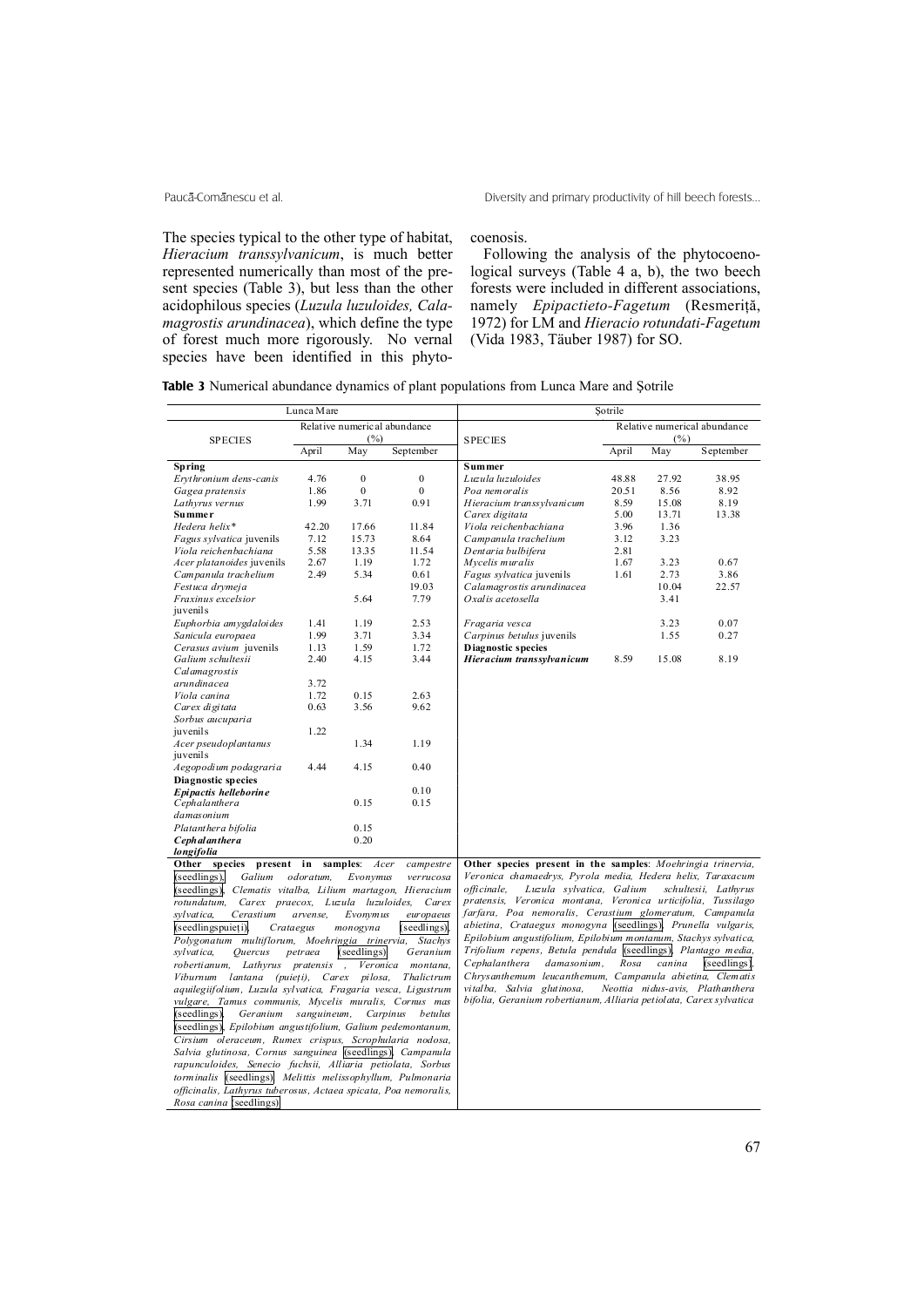# **Table 4a** *Epipactieto-Fagetum* Resmeriþã 1972 association at Lunca Mare

|                                                                                                                                                                                                        | Epipacteto-Fagetum Resmeriță 1972 |                   |                   |                         |                   |                 |                   |                   |                                  |                   |              |
|--------------------------------------------------------------------------------------------------------------------------------------------------------------------------------------------------------|-----------------------------------|-------------------|-------------------|-------------------------|-------------------|-----------------|-------------------|-------------------|----------------------------------|-------------------|--------------|
| Releve number                                                                                                                                                                                          | 1                                 | $\mathbf{2}$      | 3                 | $\overline{\mathbf{4}}$ | 5                 | 6               | $\overline{7}$    | 8                 | 9                                | 10                | K            |
| Area (square meter)                                                                                                                                                                                    | 500                               | 500               | 500               | 500                     | 500               | 500             | 500               | 500               | 500                              | 500               |              |
| Vegetation height - trees (m)                                                                                                                                                                          | 35                                | 30                | 32                | 35                      | 35                | 30              | 32                | 30                | 35                               | 35                |              |
| $-$ shrubs $(m)$                                                                                                                                                                                       | 3                                 | 3                 | 2,5               | $\overline{4}$          | 3                 | $\overline{3}$  | $\overline{3}$    | $\overline{4}$    | 3                                | 3                 |              |
| - herbs (cm)                                                                                                                                                                                           | 25                                | 30                | 50                | 30                      | 30                | 35              | 40                | 50                | 50                               | 40                |              |
| Covering $(\%)$<br>- trees                                                                                                                                                                             | 75                                | 70                | 65                | 80                      | 70                | 75              | 80                | 70                | 65                               | 85                |              |
| - shrubs                                                                                                                                                                                               | $\mathbf{1}$                      | $\mathbf{1}$      | $\overline{2}$    | $\mathbf{1}$            | $\mathbf{1}$      | $\overline{2}$  | 3                 | 5                 | $\mathbf{1}$                     | $\mathbf{1}$      |              |
| - herbs                                                                                                                                                                                                | 40                                | 40                | 20                | 25                      | 40                | 30              | 30                | 40                | 25                               | 40                |              |
| Exposition                                                                                                                                                                                             | E                                 | <b>SE</b>         | E                 | E                       | <b>SE</b>         | E               | E                 | E                 | E                                | E                 |              |
| Slope (degrees)                                                                                                                                                                                        | $25^{0}$                          | 15 <sup>0</sup>   | $30^{0}$          | $25^{\circ}$            | 10 <sup>0</sup>   | 15 <sup>0</sup> | $20^{\circ}$      | 25 <sup>0</sup>   | 10 <sup>0</sup>                  | 15 <sup>0</sup>   |              |
| Diagnostic species [                                                                                                                                                                                   |                                   |                   |                   |                         |                   |                 |                   |                   |                                  |                   |              |
| Fagus sylvatica                                                                                                                                                                                        | $3 - 4$                           | $\overline{4}$    | $\overline{4}$    | $\overline{4}$          | $4 - 5$           | $\overline{4}$  | 3                 | $\overline{4}$    | 4                                | $\overline{4}$    | $\mathbf V$  |
| Epipactis helleborine                                                                                                                                                                                  | $^{+}$                            |                   | $+1$              |                         | $^{+}$            |                 |                   | $+$               |                                  | $+1$              | Ш            |
| Cephalanthera longifolia                                                                                                                                                                               | $^{+}$                            |                   |                   | $^{+}$                  |                   |                 | $^{+}$            |                   | $^{+}$                           | $^{+}$            | Ш            |
| Epipactido-Fagenion                                                                                                                                                                                    |                                   |                   |                   |                         |                   |                 |                   |                   |                                  |                   |              |
| Neottia nidus-avis                                                                                                                                                                                     | $^{+}$                            |                   | $^{+}$            |                         |                   |                 |                   |                   | $\qquad \qquad +$                |                   | П            |
| Actaea spicata                                                                                                                                                                                         | $^{+}$                            |                   | $\qquad \qquad +$ |                         |                   |                 | $\qquad \qquad +$ |                   |                                  | $^{+}$            | П            |
| Symphyto-Fagion                                                                                                                                                                                        |                                   |                   |                   |                         |                   |                 |                   |                   |                                  |                   |              |
| Galium odoratum                                                                                                                                                                                        | $+1$                              |                   |                   | $^{+}$                  | $^{+}$            |                 | $\! + \!\!\!\!$   |                   | $\begin{array}{c} + \end{array}$ |                   | III          |
| Melica uniflora                                                                                                                                                                                        |                                   | $\qquad \qquad +$ | $^{+}$            |                         | $^{+}$            |                 |                   |                   | $^{+}$                           | $^{+}$            | Ш            |
| Dentaria bulbifera                                                                                                                                                                                     | $\! + \!\!\!\!$                   |                   | $^{+}$            |                         | $^{+}$            |                 |                   | $^{+}$            |                                  |                   | $\mathbf{I}$ |
| Epilobium montanum                                                                                                                                                                                     | $^{+}$                            |                   | $\ddot{}$         |                         | $\qquad \qquad +$ |                 | $^+$              |                   | $\qquad \qquad +$                | $^{+}$            | Ш            |
| Fagetalia                                                                                                                                                                                              |                                   |                   |                   |                         |                   |                 |                   |                   |                                  |                   |              |
| Carex sylvatica                                                                                                                                                                                        | $+1$                              |                   |                   |                         | $\! + \!\!\!\!$   |                 | $+1$              |                   | $\qquad \qquad +$                | $^{+}$            | Ш            |
| Circaea lutetiana                                                                                                                                                                                      |                                   |                   | $+1$              |                         |                   |                 |                   | $^{+}$            |                                  | $^{+}$            | П            |
| Asarum europaeum                                                                                                                                                                                       |                                   |                   |                   |                         | $\! + \!\!\!\!$   |                 | $^+$              |                   |                                  |                   | $\mathbf{I}$ |
| Euphorbia amygdaloides                                                                                                                                                                                 | $\qquad \qquad +$                 |                   | $^+$              |                         | $\qquad \qquad +$ |                 |                   | $\qquad \qquad +$ |                                  | $^{+}$            | Ш            |
| Geranium robertianum                                                                                                                                                                                   |                                   | $\qquad \qquad +$ |                   | $^{+}$                  |                   |                 |                   | $^{+}$            |                                  |                   | П            |
| Lathyrus vernus                                                                                                                                                                                        |                                   |                   | $+1$              |                         | $^{+}$            |                 |                   |                   |                                  | $^{+}$            | Ш            |
| Lamium galeobdolon                                                                                                                                                                                     |                                   | $+1$              |                   |                         | $^{+}$            |                 |                   |                   | $^{+}$                           | $^{+}$            | П            |
| Mycelis muralis                                                                                                                                                                                        |                                   | $\qquad \qquad +$ | $\! + \!\!\!\!$   |                         | $\qquad \qquad +$ |                 | $\qquad \qquad +$ | $\qquad \qquad +$ |                                  |                   | Ш            |
| Pulmonaria officinalis                                                                                                                                                                                 |                                   | $^{+}$            | $\ddot{}$         |                         | $^{+}$            |                 |                   |                   |                                  |                   | П            |
| Rubus hirtus                                                                                                                                                                                           | $\! + \!$                         |                   |                   |                         |                   |                 | $^+$              |                   |                                  | $^{+}$            | $_{\rm II}$  |
| Calamagrostis arundinacea                                                                                                                                                                              | $+1$                              | $+1$              | $\mathbf{1}$      | $\overline{2}$          |                   |                 | $+$               | $+1$              | 1                                | $\overline{c}$    | IV           |
| Hieracium transsylvanicum                                                                                                                                                                              |                                   |                   | $\ddot{}$         | $^{+}$                  |                   |                 |                   |                   | $^{+}$                           | $^{+}$            | П            |
|                                                                                                                                                                                                        | $^{+}$                            |                   |                   | $\qquad \qquad +$       |                   |                 |                   | $\qquad \qquad +$ |                                  | $^{+}$            | $_{\rm II}$  |
| Epilobium montanum                                                                                                                                                                                     | $\! + \!\!\!\!$                   |                   | $\! + \!\!\!\!$   | $^{+}$                  | $^{+}$            |                 | $\! + \!\!\!\!$   |                   | $\! + \!\!\!\!$                  | $^{+}$            | IV           |
| Carex digitata<br>Luzula luzuloides                                                                                                                                                                    | $^{+}$                            |                   | $^{+}$            |                         | $^{+}$            |                 |                   | $\qquad \qquad +$ |                                  | $^{+}$            | Ш            |
|                                                                                                                                                                                                        |                                   |                   |                   |                         |                   |                 |                   |                   |                                  |                   |              |
| Viola reichenbachiana                                                                                                                                                                                  |                                   | $\! + \!\!\!\!$   |                   | $\qquad \qquad +$       |                   |                 |                   | $\qquad \qquad +$ |                                  | $^{+}$            | H            |
| Querco-Fagetea                                                                                                                                                                                         | $\! + \!\!\!\!$                   |                   |                   | $+1$                    |                   |                 | $\qquad \qquad +$ | $^{+}$            | $\qquad \qquad +$                | $^{+}$            | IV           |
| Brachypodium sylvaticum                                                                                                                                                                                | $^{+}$                            |                   | $^{+}$            |                         | $^{+}$            |                 | $^{+}$            |                   |                                  | $^{+}$            | Ш            |
| Crataegus monogyna [                                                                                                                                                                                   |                                   |                   | $^{+}$            |                         |                   |                 | $^{+}$            |                   |                                  |                   | $\mathbf{I}$ |
| Viburnum lantana                                                                                                                                                                                       |                                   | $^{+}$            |                   |                         |                   |                 |                   | $^{+}$            |                                  |                   |              |
| Ligustrum vulgare                                                                                                                                                                                      |                                   |                   |                   | $^{+}$                  | $\! + \!$         |                 | $\! + \!\!\!\!$   | $^{+}$            |                                  | $\qquad \qquad +$ | Ш            |
| Lathyrus niger                                                                                                                                                                                         |                                   | $\qquad \qquad +$ | $\! + \!\!\!\!$   |                         |                   |                 |                   | $\qquad \qquad +$ | $\! + \!\!\!\!$                  |                   | П            |
| Hedera helix                                                                                                                                                                                           |                                   | $^+$              |                   | $^+$                    |                   |                 |                   | $\qquad \qquad +$ |                                  | $\qquad \qquad +$ | П            |
| Campanula trachelium                                                                                                                                                                                   | $^{+}$                            |                   | $^+$              |                         | $\! + \!$         |                 | $^+$              |                   | $^+$                             |                   | П            |
| Variae Syntaxa                                                                                                                                                                                         |                                   |                   |                   |                         |                   |                 |                   |                   |                                  |                   |              |
| Equisetum sylvaticum                                                                                                                                                                                   | $\! + \!\!\!\!$                   | $\! + \!\!\!\!$   |                   | $\! + \!\!\!\!$         |                   |                 | $\! + \!\!\!\!$   |                   | $\! + \!\!\!\!$                  | $^{+}$            | Ш            |
| Alliaria petiolata                                                                                                                                                                                     |                                   | $^+$              | $\qquad \qquad +$ |                         | $\qquad \qquad +$ |                 | $^+$              | $^+$              |                                  |                   | Ш            |
| Aegopodium podagraria                                                                                                                                                                                  | $\! + \!\!\!\!$                   |                   | $\! + \!\!\!\!$   | $^{+}$                  | $\! + \!\!\!\!$   |                 | $\! + \!\!\!\!$   |                   | $\qquad \qquad +$                | $^{+}$            | IV           |
| Species in a single releve: Astragalus glycyphyllo (8), Prunella vulgaris (10), Galium schultesii (3), Dryopteris filix-mas<br>(7), Clematis vitalba (4), Rubus caesius (7), Geranium robertianum (2). |                                   |                   |                   |                         |                   |                 |                   |                   |                                  |                   |              |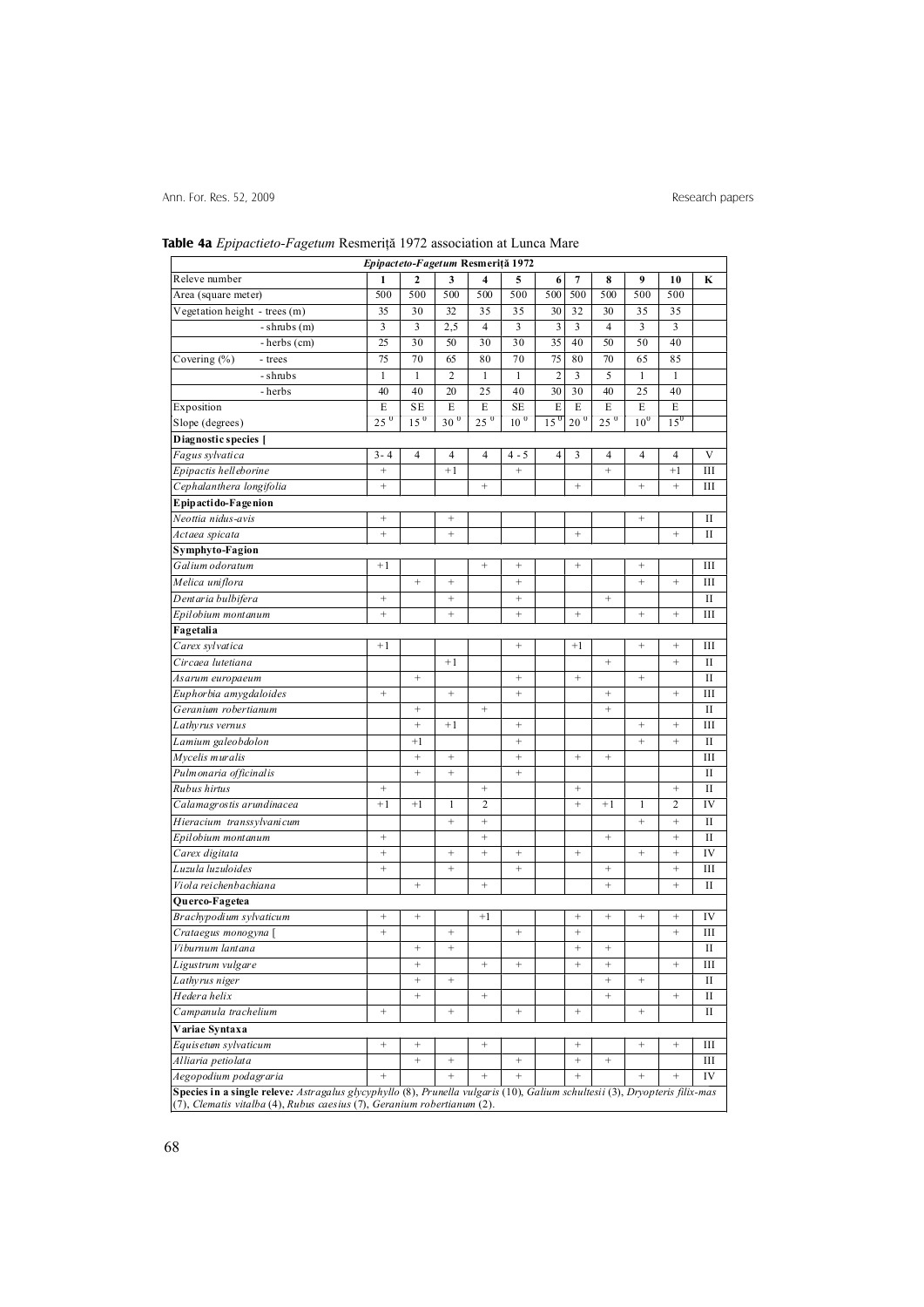#### **Table 4a** (fellow-up)

#### **Other species inventoried within the research site:**

*Acer campestre, Acer platanoides, Acer pseudoplatanus, Campanula rapunculoides, Carpinus betulus, Carex pilosa, Carex praecox, Chamaecytisus hirsutus*, *Cephalanthera damasonium, Cerasus avium (Prunus avium), Chamaenerion angustifolium* (*Epilobium angustifolium* ), *Cirsium oleraceum, Cornus mas, Cornus sanguinea*, *Cruciata pedemontana* (*Galium pedemontanum), Cruciata glabra*(*Galium vernum)*, *Cynodon dactylon, Daphne mezereum, Dactylis glomerata, Erythronium dens-canis*, *Equisetum telmateia, Euphorbia epithymoides* (*E. polychroma*), *Evonymus europaeus, Evonymus verrucosus, Festuca drymeja, Festuca gigantea, Fragaria vesca, Fraxinus excelsior, Gagea pratensis*, *Lathyrus hallersteinii, Lathyrus pratensis, Lathyrus tuberosus, Lathyrus venetus*, *Lilium martagon, Luzula sylvatica, Melittis melissophyllum, Moehringia trinervia, Quercus petraea, Platanthera bifolia, Poa nemoralis, Polygonatum multiflorum, Populus alba, Rhinanthus minor, Rumex crispus, Rosa canina, Salvia glutinosa, Sanicula europaea, Senecio ovatus* (*S. fuchsii*), *Sorbus aucuparia, Sorbus torminalis, Stachys sylvatica, Stellaria media, Thalictrum aquilegiifolium, Tamus communis*, *Viola canina, Veronica montana, Taraxacum officinale.*

#### **Table 4b** *Hieracio rotundati-Fagetum* (Vida 1983) Täuber 1987 association at Sotrile

| Hieracio rotundati-Fagetum (Vida 1983)Täuber 1987 |                   |                   |                   |                   |                   |                   |                   |                |                |                |              |
|---------------------------------------------------|-------------------|-------------------|-------------------|-------------------|-------------------|-------------------|-------------------|----------------|----------------|----------------|--------------|
| Releve number                                     |                   | 2                 | $\overline{3}$    | $\overline{4}$    | 5                 | 6                 | $\overline{7}$    | 8              | 9              | 10             | K            |
| Area (square meter)                               | 500               | 500               | 500               | 500               | 500               | 500               | 500               | 500            | 500            | 500            |              |
| Vegetation height - trees (m)                     | 35                | 32                | 35                | 30                | 35                | 32                | 35                | 30             | 35             | 35             |              |
| $-$ shrubs $(m)$                                  | 3                 | 3                 | 2,5               | $\overline{3}$    | $\overline{4}$    | $\overline{3}$    | $\overline{4}$    | $\overline{4}$ | $\overline{3}$ | 3              |              |
| $-$ herbs $(cm)$                                  | 50                | 60                | 50                | 55                | 45                | 40                | 55                | 50             | 40             | 40             |              |
| Covering (%)<br>- trees                           | 70                | 75                | 70                | 75                | 65                | 80                | 70                | 75             | 80             | 80             |              |
| - shrubs                                          | $\mathbf{1}$      | 5                 | $\overline{c}$    | 5                 | $\overline{c}$    | $\overline{3}$    | 5                 | $\overline{4}$ | 5              | 5              |              |
| - herbs                                           | 40                | 35                | 40                | 40                | 40                | 35                | 25                | 20             | 15             | 25             |              |
| Exposition                                        | N                 | $\mathbf N$       | $\mathbf N$       | N                 | N                 | $\mathbf N$       | $\mathbf N$       | NV             | $\mathbf N$    | N              |              |
| Slope (degrees)                                   | $15^{0}$          | $15^{0}$          | 15 <sup>0</sup>   | $1.5^{0}$         | $10^{\rm 0}$      | $15^0$            | $20^0\,$          | $1.5^{0}$      | $20^{0}$       | $15^0\,$       |              |
| Diagnostic species                                |                   |                   |                   |                   |                   |                   |                   |                |                |                |              |
| Fagus sylvatica                                   | $\overline{4}$    | $\overline{4}$    | $\overline{4}$    | $4 - 5$           | $\overline{4}$    | $\overline{4}$    | $4 - 5$           | $\overline{4}$ | 4              | $\overline{4}$ | V            |
| Hieracium transsylvanicum                         | $^{+}$            | $^{+}$            |                   | $^{+}$            | $+1$              | $\ddot{}$         | $^{+}$            |                | $^{+}$         | $+1$           | IV           |
| Calamagrostio-Fagenion                            |                   |                   |                   |                   |                   |                   |                   |                |                |                |              |
| Calamagrostis arundinacea                         | $\overline{2}$    | $+1$              | $\mathbf{1}$      |                   | $1 - 2$           | $\overline{c}$    |                   | $\mathbf{1}$   | $\overline{c}$ | $+1$           | IV           |
| Luzula luzuloides                                 | $\mathbf{1}$      | $^{+}$            | $+1$              | $^{+}$            |                   | $+1$              | $\mathbf{1}$      |                | $\ddot{}$      | $+1$           | IV           |
| Veronica officinalis                              |                   | $^{+}$            | $^{+}$            |                   | $^{+}$            | $^{+}$            |                   | $^{+}$         |                |                | Ш            |
| Lathyro hallersteinii-Carpinenion                 |                   |                   |                   |                   |                   |                   |                   |                |                |                |              |
| Galium schultesii                                 | $\qquad \qquad +$ |                   | $+1$              |                   | $\qquad \qquad +$ | $\qquad \qquad +$ |                   |                | $+1$           |                | Ш            |
| Dentaria glandulosa                               | $^+$              |                   |                   | $\qquad \qquad +$ |                   | $\qquad \qquad +$ | $\qquad \qquad +$ |                |                |                | Ш            |
| Lathyrus vernus                                   | $^{+}$            | $\qquad \qquad +$ | $+1$              |                   | $^{+}$            |                   | $^{+}$            |                | $^{+}$         | $^{+}$         | IV           |
| Festuca drymeja                                   |                   |                   | $\! + \!$         | $+1$              | $\mathbf{1}$      |                   | $\mathbf{1}$      |                |                | $^{+}$         | Ш            |
| Cerasus avium                                     | $+1$              |                   |                   | $\ddot{}$         |                   | $\ddot{}$         |                   |                |                | $\ddot{}$      | $\mathbf{I}$ |
| Fagetalia                                         |                   |                   |                   |                   |                   |                   |                   |                |                |                |              |
| Fragaria vesca                                    | $\ddot{}$         |                   | $\ddot{}$         | $^{+}$            |                   |                   | $\ddot{}$         | $\ddot{}$      | $^{+}$         |                | Ш            |
| Viola reichenbachiana                             |                   | $^{+}$            | $^{+}$            |                   | $\ddot{}$         | $^{+}$            | $+1$              |                |                | $^{+}$         | Ш            |
| Veronica chamaedrys                               | $^{+}$            |                   |                   | $^{+}$            | $^{+}$            |                   |                   | $^{+}$         | $^{+}$         |                | Ш            |
| Epilobium montanum                                | $\ddot{}$         |                   |                   |                   | $\ddot{}$         | $^{+}$            |                   |                | $\ddot{}$      | $^{+}$         | Ш            |
| Carex digitata                                    | $\ddot{}$         |                   | $\ddot{}$         | $^{+}$            | $\ddot{}$         |                   | $^{+}$            | $^{+}$         |                | $\ddot{}$      | IV           |
| Dentaria bul bifera                               |                   | $^+$              |                   | $^{+}$            |                   | $^{+}$            |                   | $^{+}$         |                |                | $_{\rm II}$  |
| Cephalanthera damasonium                          | $\qquad \qquad +$ |                   | $^{+}$            |                   | $^{+}$            |                   | $^{+}$            |                |                | $^{+}$         | Ш            |
| Galium odoratum                                   |                   | $^+$              |                   | $^{+}$            |                   | $^{+}$            |                   | $^{+}$         |                |                | $\mathbf{I}$ |
| Stachys sylvatica                                 |                   |                   | $^{+}$            |                   | $^{+}$            | $^{+}$            |                   | $^{+}$         |                | $^{+}$         | III          |
| Dryopteris filix-mas                              | $^+$              |                   |                   | $\qquad \qquad +$ | $^{+}$            |                   | $\qquad \qquad +$ |                |                |                | $_{\rm II}$  |
| Cornus sanguinea                                  |                   |                   | $\qquad \qquad +$ |                   | $^{+}$            | $\qquad \qquad +$ |                   | $^{+}$         |                | $^{+}$         | Ш            |
| Carex sylvatica                                   |                   |                   | $^{+}$            | $\qquad \qquad +$ |                   |                   | $\qquad \qquad +$ |                |                | $^{+}$         | $_{\rm II}$  |
| Geranium robertianum [                            |                   | $\qquad \qquad +$ | $^{+}$            |                   | $^{+}$            |                   | $+$               |                |                | $^{+}$         | Ш            |
| Euphorbia amygdaloides                            | $^{+}$            |                   |                   | $^{+}$            | $\ddot{}$         | $^{+}$            |                   | $^{+}$         | $^{+}$         |                | III          |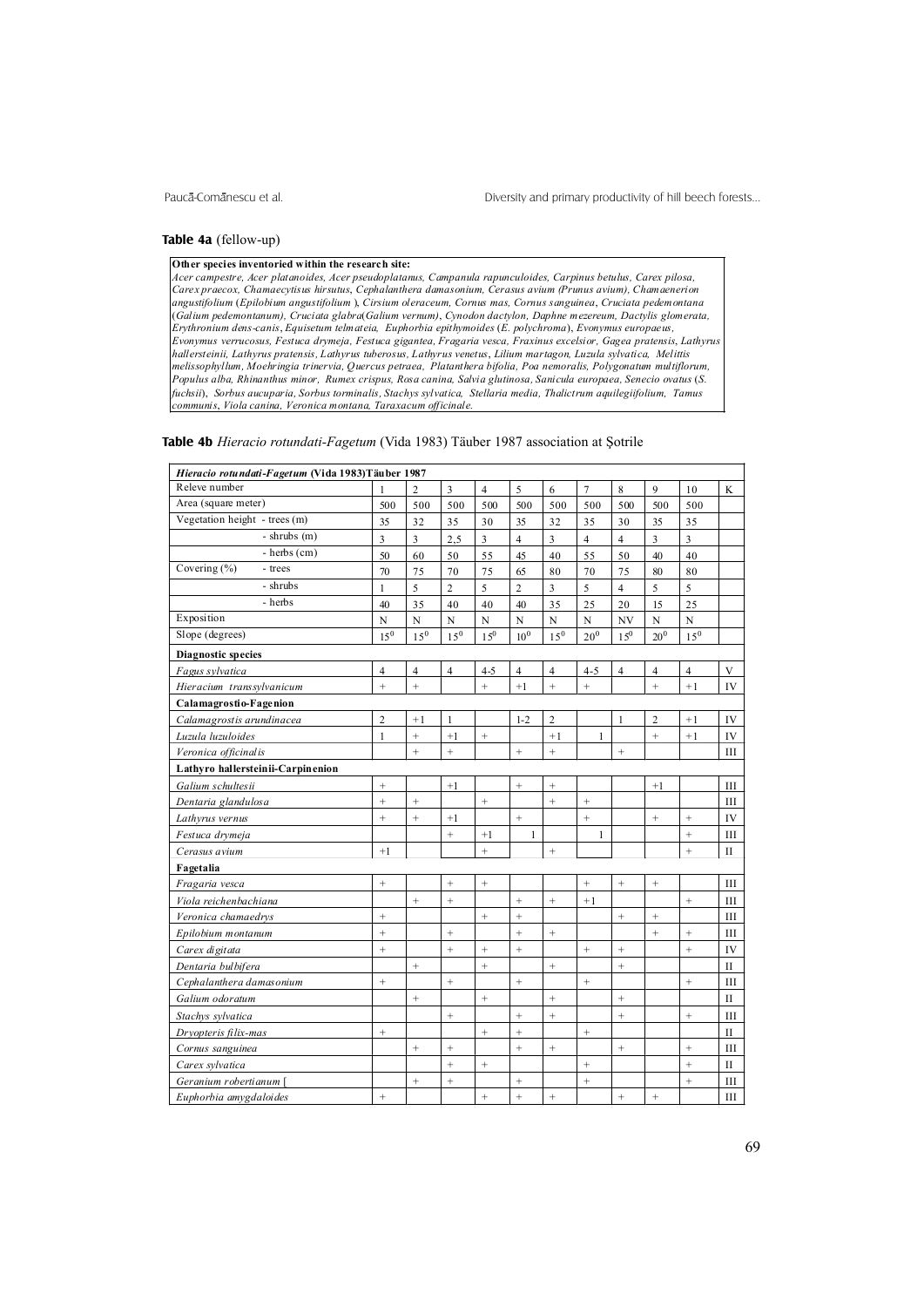### **Table 4b** (fellow-up)

| Lamium galeobdolon                                                                                                                                                                                                                                | $^{+}$ |           | $^{+}$          | $^{+}$ |                   |           | $+$               |           | $^{+}$    |        | Ш            |
|---------------------------------------------------------------------------------------------------------------------------------------------------------------------------------------------------------------------------------------------------|--------|-----------|-----------------|--------|-------------------|-----------|-------------------|-----------|-----------|--------|--------------|
| Mercurialis perennis                                                                                                                                                                                                                              |        | $^{+}$    | $+$             |        | $^{+}$            |           |                   | $\ddot{}$ |           | $^{+}$ | Ш            |
| Sanicula europaea                                                                                                                                                                                                                                 | $^{+}$ |           | $^{+}$          | $^{+}$ | $^{+}$            |           | $^{+}$            |           | $\ddot{}$ | $+$    | IV           |
| Anemone ranunculoides<br>$^{+}$<br>$^{+}$<br>$^{+}$<br>$^{+}$<br>Ш<br>$^{+}$                                                                                                                                                                      |        |           |                 |        |                   |           |                   |           |           |        |              |
| <b>Ouerco-Fagetea</b>                                                                                                                                                                                                                             |        |           |                 |        |                   |           |                   |           |           |        |              |
| Campanula trachelium                                                                                                                                                                                                                              | $^{+}$ |           | $^+$            |        | $^{+}$            | $^{+}$    | $\qquad \qquad +$ | $^{+}$    |           | $^{+}$ | IV           |
| Poa nemoralis                                                                                                                                                                                                                                     |        | $^{+}$    |                 | $^{+}$ |                   | $^{+}$    |                   |           | $^{+}$    |        | $\mathbf{I}$ |
| Mycelis muralis                                                                                                                                                                                                                                   |        | $^{+}$    | $^{+}$          |        | $^{+}$            |           | $\! +$            |           |           | $+$    | III          |
| Hedera helix                                                                                                                                                                                                                                      | $+$    |           | $^{+}$          | $+$    |                   | $+$       |                   | $+$       | $+$       |        | Ш            |
| Brachypodium sylvaticum                                                                                                                                                                                                                           | $^{+}$ |           | $+$             |        | $+1$              |           |                   | $+$       | $+1$      |        | Ш            |
| Acer platanoides                                                                                                                                                                                                                                  | $^{+}$ |           | $\! + \!\!\!\!$ | $^{+}$ |                   | $^{+}$    |                   | $\ddot{}$ |           |        | Ш            |
| Rosa canina                                                                                                                                                                                                                                       | $^{+}$ |           |                 | $+$    | $^{+}$            |           | $^{+}$            |           | $\ddot{}$ | $+$    | Ш            |
| Fraxinus excelsior                                                                                                                                                                                                                                | $^{+}$ | $^{+}$    |                 | $^{+}$ |                   | $^{+}$    |                   | $^{+}$    |           | $^{+}$ | Ш            |
| Corvlus avellana                                                                                                                                                                                                                                  |        | $^{+}$    | $^{+}$          |        | $^{+}$            | $\ddot{}$ |                   | $\ddot{}$ |           | $^{+}$ | Ш            |
| Anemone nemorosa                                                                                                                                                                                                                                  | $^{+}$ | $^{+}$    |                 | $^{+}$ | $+$               |           | $^{+}$            | $\ddot{}$ |           | $+$    | IV           |
| Variae Syntaxa                                                                                                                                                                                                                                    |        |           |                 |        |                   |           |                   |           |           |        |              |
| Hieracium pilosella                                                                                                                                                                                                                               | $^{+}$ |           | $^{+}$          | $^{+}$ |                   |           | $+$               |           |           | $^{+}$ | Ш            |
| Cruciata pedemontana                                                                                                                                                                                                                              |        | $^{+}$    |                 | $+$    | $^{+}$            |           | $+$               | $\ddot{}$ |           |        | Ш            |
| Campanula bononiensis                                                                                                                                                                                                                             |        | $\ddot{}$ | $^{+}$          |        |                   | $+$       |                   |           |           | $+$    | $\mathbf{I}$ |
| Prunella vulgaris                                                                                                                                                                                                                                 |        | $^{+}$    | $\! + \!\!\!\!$ |        | $\qquad \qquad +$ |           | $^{+}$            |           |           |        | Ш            |
| Astragalus glycyphyllos                                                                                                                                                                                                                           | $^{+}$ |           | $^{+}$          |        | $^{+}$            | $^{+}$    |                   |           |           | $^{+}$ | III          |
| Luzula sylvatica                                                                                                                                                                                                                                  |        |           | $^{+}$          |        | $^{+}$            |           | $+$               |           | $^{+}$    |        | H            |
| Clematis vitalba                                                                                                                                                                                                                                  | $+$    |           | $^{+}$          |        | $+$               | $+$       |                   | $^{+}$    |           |        | Ш            |
| Rubus caesius                                                                                                                                                                                                                                     | $^{+}$ |           | $+$             |        | $+$               |           | $+$               |           | $\ddot{}$ |        | Ш            |
| Species in a single releve : Corallorrhiza trifida $(5)$ , Digitalis grandiflora $(8)$ , Viola canina $(3)$ , Melittis melissophyllum $(6)$ ,                                                                                                     |        |           |                 |        |                   |           |                   |           |           |        |              |
| Sambucus nigra (2), Aegopodium podagraria (7), Polygonatum odoratum (10), Hypericum maculatum (9)                                                                                                                                                 |        |           |                 |        |                   |           |                   |           |           |        |              |
| Other species inventoried within the research site:                                                                                                                                                                                               |        |           |                 |        |                   |           |                   |           |           |        |              |
| Arrhenatherum elatius, Alliaria petiolata (A. officinalis), Agrostis stolonifera, Betula pendula (B. verrucosa), Campanula<br>abietina, Campanula persicifolia, Campanula rapunculoides, Carpinus betulus, Cerastium arvense, Crataegus monogyna, |        |           |                 |        |                   |           |                   |           |           |        |              |
| Cornus mas, Chrysanthemum leucanthemum (Leucanthemum vulgare), Lathyrus pratensis, Lotus corniculatus, Moehringia                                                                                                                                 |        |           |                 |        |                   |           |                   |           |           |        |              |

*trinervia, Plantago lanceolata, Pyrola media, Taraxacum officinale, Trifolium repens*, *Tussilago farfara, Thymus pannonicus* (*T. marschallianus*), *Thymus pulegioides*, *Veronica montana, Veronica urticifolia.*

The characteristic elements of the LM association are *Epipactis helleborine* and *Cephalanthera longifolia* from the herbaceous layer, next to the clear dominance of *Fagus sylvatica*. They have a high frequency of occurrence (classes III-V) and indicate the presence of limestone substrates, with a higher thermophilous character and with a meso-eutrophic soil (high level of base saturation). The common accompanying species are mull-humus lovers *(Lathyrus vernus, Sanicula europaea, Lamium galeobdolon, Euphorbia amygdaloides*), numerically well represented in the quantitative surveys (Table 4). This forest association is better known in western Romania, in the Apuseni Mountains and along the Danube Gorges, but even there it has lower coenotic cohesion and expressivity than the central-European vicariant (*Cephalanthero-* *Fagion* Tx, 1955). Compared to the similar phytocoenoses in western Romania and central Europe, they lack *Fraxinus ornus*, probably because of the slightly colder weather; the replacement species in eastern Romania is, probably, *Fraxinus excelsior.*

The characteristic herbaceous species of the *Hieracio rotundati-Fagetum* association from SO is *Hieracium transsylvanicum* (syn. *Hieracium rotundatum*), known for its acidophilic character, next to *Luzula luzuloides* or *Calamagrostis arundinacea*. The species has a high frequency of occurrence (class IV) in the Doftana Valley phytocoenoses and the forest association is frequent in the area, being typical for the Carpathians.

The richness of both herbaceous and woody species is relatively large in both beech forests studied; however, the estimated values show a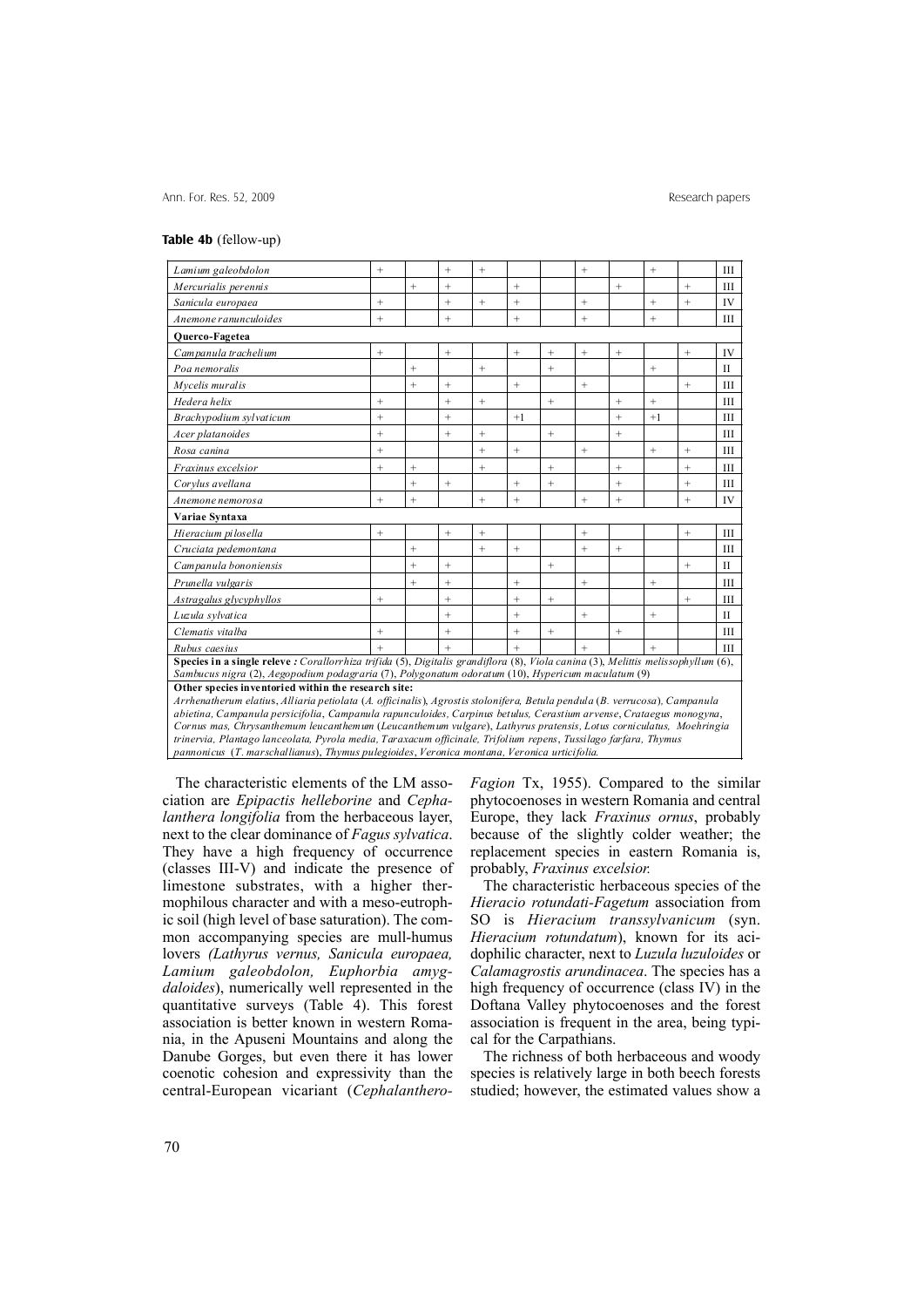higher species richness in the LM beech forest compared to SO beech forest regardless of botanical method applied. The species with higher ecological significance (represented by populations with high numeric abundance or with high amounts of biomass) are more numerous in the LM beech forest than in the SO beech forest (Table 5).

The Simpson-Pielou diversity index shows higher values in the herbaceous layer, 0.841- 0.9222 in LM and 0.7501-0.9223 in SO. Overall, these values which vary seasonally, indicate a high diversity peak during summer and may characterize the entire phytocoenosis. However, the tree layer, considered independently, has a very low diversity, just 0.2006 in LM and zero in SO.

If most of the times a large diversity of species has no positive influence on the ecosystemic functions (Mokany et al. 2008), in the case of the two beech forests studied, the species richness is larger in the most productive beech forest, both in the tree layer and in the herbaceous layer, indicating, thus, a positive correlation between diversity and productivity.

The mosses (Bryophyta), next to the vascu-

|  |  |  | <b>Table 5</b> Number of herbaceous species inventoried |  |
|--|--|--|---------------------------------------------------------|--|
|  |  |  |                                                         |  |

lar plants, complement the biodiversity of the primary producers. In the two beech forests from the Doftana Valley 14 different species have been identified. On the tree trunks, the species are common to both sites (Table 6a). At soil surface, the moss species are completely different between the two phytocoenoses, probably because of the difference in soil acidity (Table 6b). Although it was not possible to represent quantitatively the participation of each species, we observe that in the SO beech forest, on more acidic soil, a larger mass of mosses have growth, particularly in spring and in early summer (Table 10).

The macromycetes identified in the Doftana Valley beech forests were not numerous during the study period, probably because of the very dry soil, the fructifying bodies appearing less frequently. In the LM beech forest the following species were collected: *Pleurotus pulmonarius* (Fr.) Quél., *Polyporus varius* (Pers.) Fr., *Trametes versicolor* (L.) Lloyd, *Stereum hirsutum* (Willd) Pers. and genera *Coprinus* (sp.); in the SO beech forest were collected *Russula virescens* (Schaeff.) Fr., *Xylaria polymorpha* (Pers.) Grev., *Stereum hirsutum* (Wild) pers. and a species of *Boletus*.

|                         | Total inventoried | Inventoried in             |         | Inventoried in samples |
|-------------------------|-------------------|----------------------------|---------|------------------------|
| <b>Sites</b><br>species |                   | phytosociological relevees | density | biomass                |
| Lunca Mare              | ' 00-             | 42                         | 71 (20) | 44 (14)                |
| Sotrile                 |                   | 54                         | (14     | 33 (Q)                 |

( ) -quantitative relevant species as ecological indices

**Table 6a** Tree trunk bryophytes from Doftana Valley

| Lunca Mare                             | Sotrile                                |
|----------------------------------------|----------------------------------------|
| <i>Frullania dilatata</i> (L.) Dumort. | <i>Frullania dilatata</i> (L.) Dumort. |
| Radula complanata (L.) Dumort          | Radula complanata (L.) Dumort          |
| Leskea nervosa (Brid.) Myrin           | Leskea nervosa (Brid.) Myrin           |

|  |  | Table 6b Soil bryophytes from Doftana Valley |  |  |  |
|--|--|----------------------------------------------|--|--|--|
|--|--|----------------------------------------------|--|--|--|

| Lunca Mare                                                   | Sotrile                                             |
|--------------------------------------------------------------|-----------------------------------------------------|
| <i>Metzgeria furcata</i> (L.) Corda var. <i>ul vula</i> Nees | Polytrichum formosum Hedw.                          |
| Leskea nervosa (Brid.) Myrin                                 | <i>Pogonatum nanum</i> (Schreb. ex Hedw.) P. Beauv. |
| Ctenidium molluscum (Hedw.) Mitt                             | Hypnum cupressiforme Hedw.                          |
| Atrichum undulatum (Hedw.) P. Beauv.                         | Tortella tortuosa (Hedw.) Limpr.                    |
| Orthodicranum montanum (Hedw.) Loeske                        | Schistidium apocarpum (Hedw.) Bruch & Schim         |
| Mnium spinulosum Bruch & Schimp.                             | Seligeria pusilla (Hedw.) Bruch & Schimp.           |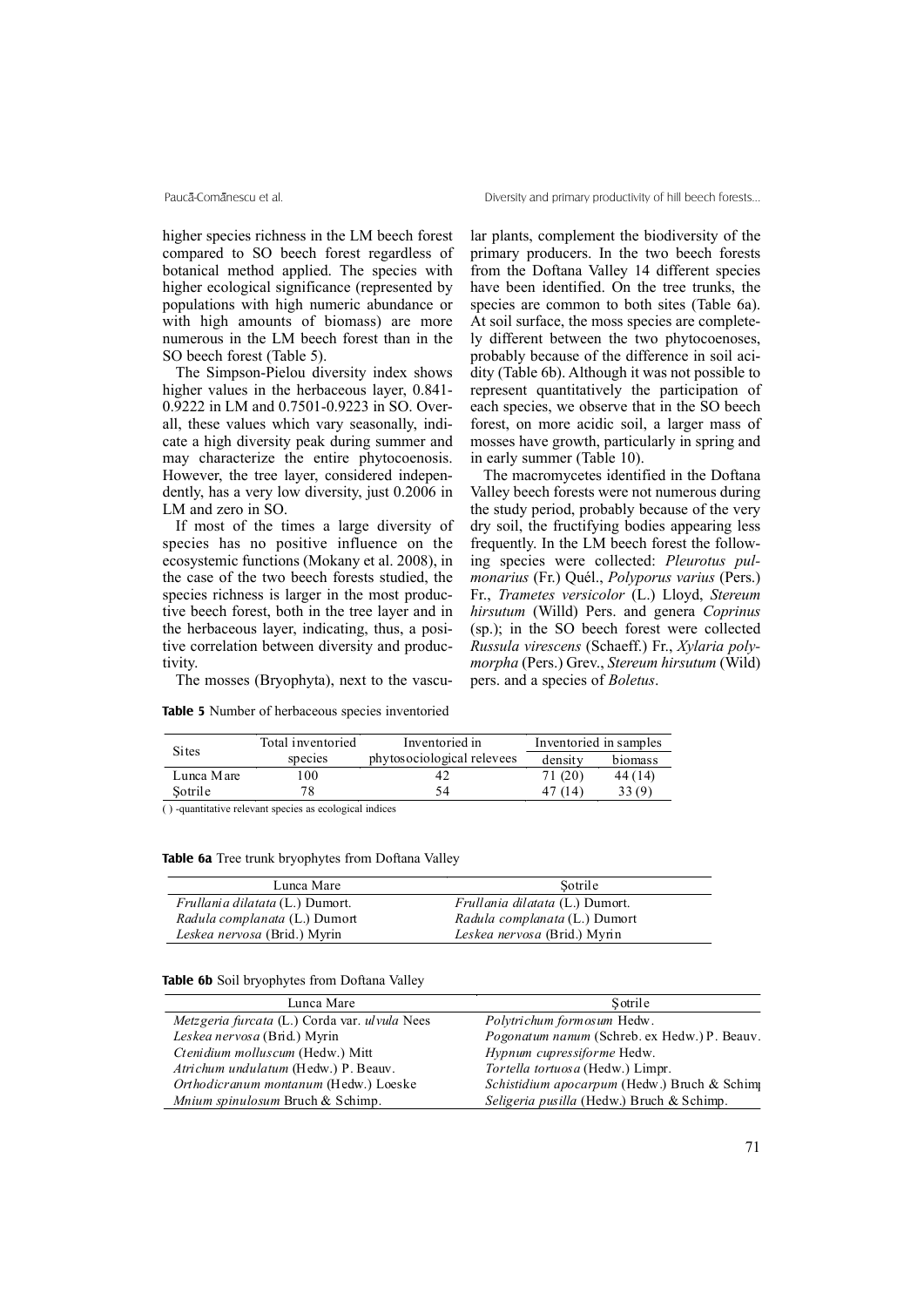|            | Height(m)        |               |             | Diameter (cm)                |             |           | Volume $(mc)$              |           |             |
|------------|------------------|---------------|-------------|------------------------------|-------------|-----------|----------------------------|-----------|-------------|
| Site       | mean $\pm$       | Variation     | Variation   | mean $\pm$                   | Variation   | Variation | mean $\pm$                 | Variation | Variation   |
|            | average error    | limits        | coefficient | average error                | limits      |           | coefficient average error  | limits    | coefficient |
|            | (Sx)             |               | $(S\%)$     | (Sx)                         |             | $(S\%)$   | (Sx)                       |           | $(S\%)$     |
| Lunca Mare | $28.7 \pm 2.49$  | $23.0 - 33.5$ | 16.61       | $33.33 \pm 7.9$              | 20.06-56.69 | 30.8      | $1.420 \pm 0.78$ 0.40-4.20 |           | 69.26       |
| Sotrile    | $23.76 \pm 1.12$ | 20.00-26.5    | 6.252       | $31.57 \pm 6.28$ 18.47-59.87 |             | 26.51     | $1.023 \pm 0.45$ 0.20-3.87 |           | 62.89       |

**Table 7** Biometric indices of beech trees within the forest canopy



**Figure 1** Macromycete species occurrence in the two beech forests analyzed

The corticolous species were the most numerous at LM, and the mycorrhizal ones were found only at SO (Fig. 1). The parasitic species, as well as the saprophytic species, were less present, but they appeared in a similar manner on tree trunks and on soil on both study sites.

#### **Elements of structure and productivity**

The most numerous beech trees in the LM site displayed average to high biometric characteristics for the beech forests in Romania (Table 7). The variability in size (height and diameter) is caused not only by different ages, but also by a larger extent of the individual position within the phytocoenosis, because the very diverse microrelief provides different conditions of support for the trees at the foot of the slope, on the steep slope or on the ridge of the hill. In addition to this is the position within the canopy and the changes in light following selective cuts of older trees, in both forests, but particularly in LM (up to 10% decrease in number).

The canopy cover is quite high (90%), not just because of the mature trees, but also because of the seedlings, thin and tall (10-12 m), and of the shrubs competing for light; the mature shrubs are almost, as high and little branched, atypical for *Crataegus monogyna* and *Cornus mas*, species accounting for the numeric majority in the phytocoenoses studied. The seedlings reaching to the lower layer belong exclusively to the dominant species in SO, while at LM *Fraxinus excelsior*, *Acer platanoides* and *Cerasus avium* are also found.

Overall, beech populations are five meters taller in average at LM than at SO, but two centimeters thinner (Table 7); the average volume is almost 1/3 larger at LM than at SO. While height variability among the population is higher at LM than at SO, trunk diameter's variability among the population is lower at LM than at SO, where the thinner and the thicker (60 cm) trees were found.

Compared to other beech trees in Romania, the beech forest with acidophilous flora (SO) respects the limits of variation known for this type of phytocoenosis, while the orchid beech forest has biometric characteristics closer to those of the beech tree from highly productive beech forests, with mull flora (Paucã-Comãnescu et al. 1989).

The tree density in these two phytocoenoses is quite low (Table 8), but the lowest is in the LM`s beech forest. The variability of the local distribution of specimens is very high and it is attributed to the very diverse microrelief with extremely unequal conditions in both sites. Both values were influenced by cuttings, but nonetheless they are below the values for productive forests, as compared to the data from the dendrometric tables and knowing that only the poorly productive forests have high tree density.

The volume and the biomass accumulated in the tree layer (Table 10) place these phytocoenoses at the lowest limit of the highest productive forests, as defined by the dendrometric reference data for the corresponding age of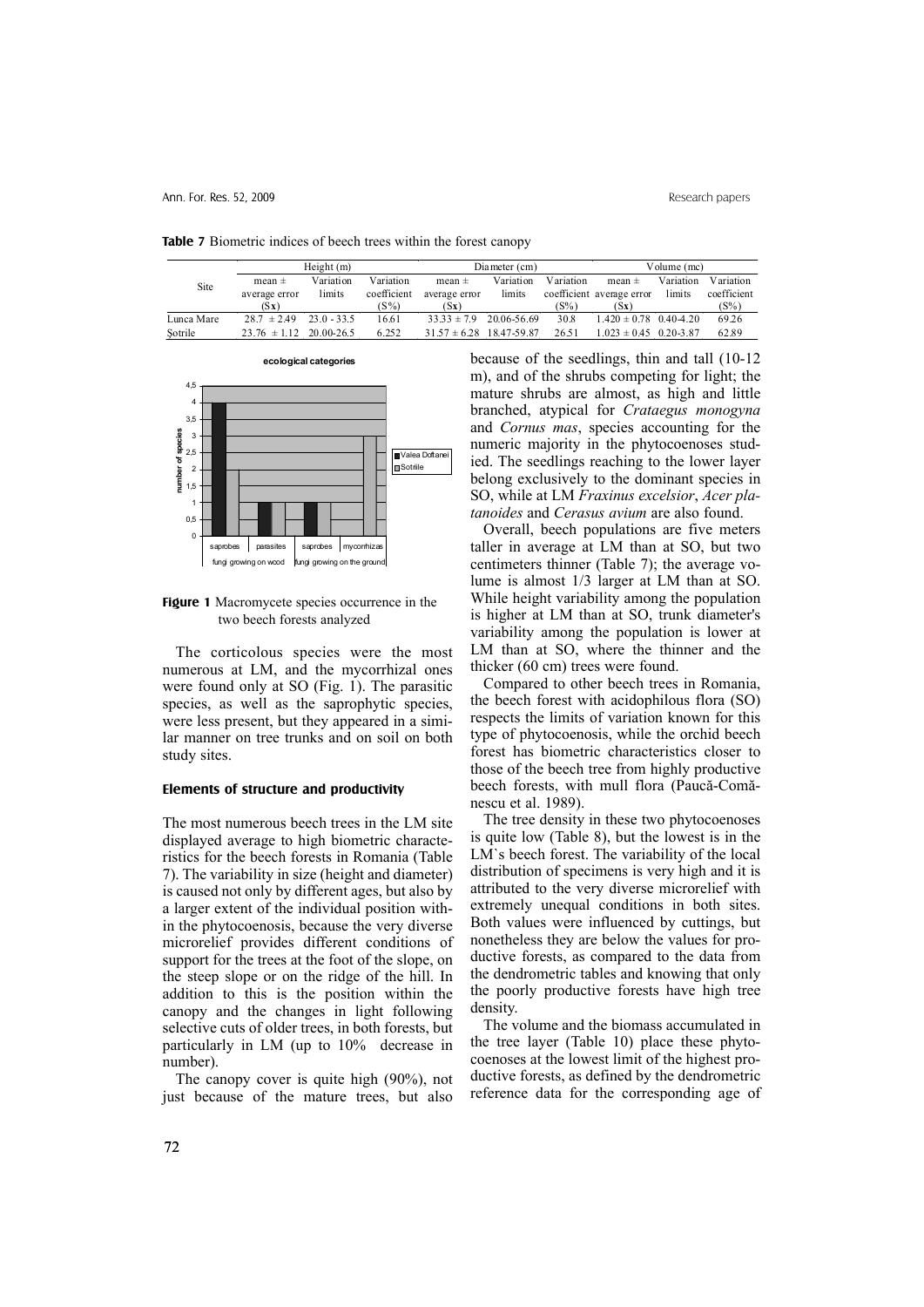beech forests (Giurgiu et al. 1972). However, the difference between the capacity of wood accumulation and, therefore, production, is clearly higher in the LM beech forest than in the SO beech forest, which proves that the soil fertility level in the limestone substrate site is much higher, even not uniform (the site includes sometimes areas with steep slopes, deep ravines, which favor strong shadowing of trees). In these conditions, the wood biomass in the acidophilous beech forest from SO, measured at the level of trunks, accounts just over 70% of the biomass accumulated in LM during the same period.

The contribution of the tree layer is essential in each forest phytocoenosis. The numeric structure and the productive capacity of the herbaceous layer can also be measured, but they have different relevance. The overall numeric density of the herbaceous layer is very high (Table 9), being about 200-300 times higher than that of the tree layer. The herbaceous density may vary extensively during the period of vegetation, almost twice, but it was consistently higher in the SO beech forest than in the LM beech forest. This is one of the least stable structural elements (very high coefficient of variation), considerably influenced by the species entering in this layer.

The accumulation of phytomass in the herbaceous layer, which includes, also the wood species saplings, is very different between both beech forests (Table 10). Although both phytocoenoses have a discontinuous herbaceous layer, poorly developed, with species having a narrow habitus and low individual biomass production, the amount of biomass accumulated during the period of maximal growth (May) reaches  $32$  g DM/m<sup>2</sup> at LM and 24 g  $DM/m^2$  at SO ( $DM=$  dry matter). The biomass accumulated in the herbaceous layer reaches average to high values within the variation known for the phytocoenoses edified by beech trees. It is met in both high and poor

**Table 8** Production capacity indices for the trees layer

|            | Trees' density (individual/ha) |             | Volume (mc/ha)     |             | Herbaceous biomass (t/ha dry matter) |                     |  |
|------------|--------------------------------|-------------|--------------------|-------------|--------------------------------------|---------------------|--|
| Site       | media $\pm$                    | Variation   | media $\pm$        | Variation   | media $\pm$                          | Variation           |  |
|            | average error                  | coefficient | average error      | coefficient | average error $(Sx)$                 | coefficient $(S\%)$ |  |
|            | (Sx)                           | (S%)        | (Sx)               | $(S\%)$     |                                      |                     |  |
| Lunca Mare | $340 \pm 163$                  | 48          | $444.2 \pm 51.07$  | 16.344      | $222.08 \pm 25.56$                   | 16.35               |  |
| Sotrile    | $390 \pm 128$                  | 36          | $327.27 \pm 11.42$ | 5.19        | $163.66 \pm 5.73$                    | 5.21                |  |

**Table 9** Density dynamics of the herbaceous layer

| Site       |                   | Coefficient of<br>variation<br>(%) |                    |         |           |
|------------|-------------------|------------------------------------|--------------------|---------|-----------|
|            | April             | Mai                                | September          | Average |           |
| Lunca Mare | $88.24 \pm 56.79$ | $53.12 \pm 26.92$                  | $79.34 \pm 38.40$  | 73.5    | $87 - 62$ |
| Sotrile    | $123.94 \pm 86.0$ | $136.80 \pm 74.95$                 | $200.27 \pm 71.34$ | 153.3   | 82-68     |

**Table 10** Contribution of different phytomass components of the herbaceous layer (maximal period, May)

| Phytomass categories          | Biomass of herbaceous layer<br>(g dry matter/m <sup>2</sup> )<br>Lunca Mare<br>Sotrile |        |        |  |
|-------------------------------|----------------------------------------------------------------------------------------|--------|--------|--|
|                               | Herbaceous plants                                                                      | 22.48  | 16.04  |  |
| Vascular plants               | Different offspring                                                                    | 0.10   | 0.02   |  |
|                               | Seedling plants                                                                        | 8.95   | 2.39   |  |
|                               | <b>Total</b>                                                                           | 31.53  | 18.45  |  |
| <b>Bryophytes</b>             |                                                                                        | 0.18   | 5.06   |  |
| <b>Total living phytomass</b> |                                                                                        | 31.71  | 23.51  |  |
| <b>Necromass</b>              |                                                                                        | 390.50 | 367.17 |  |
| Total phytomass               |                                                                                        | 422.21 | 390.68 |  |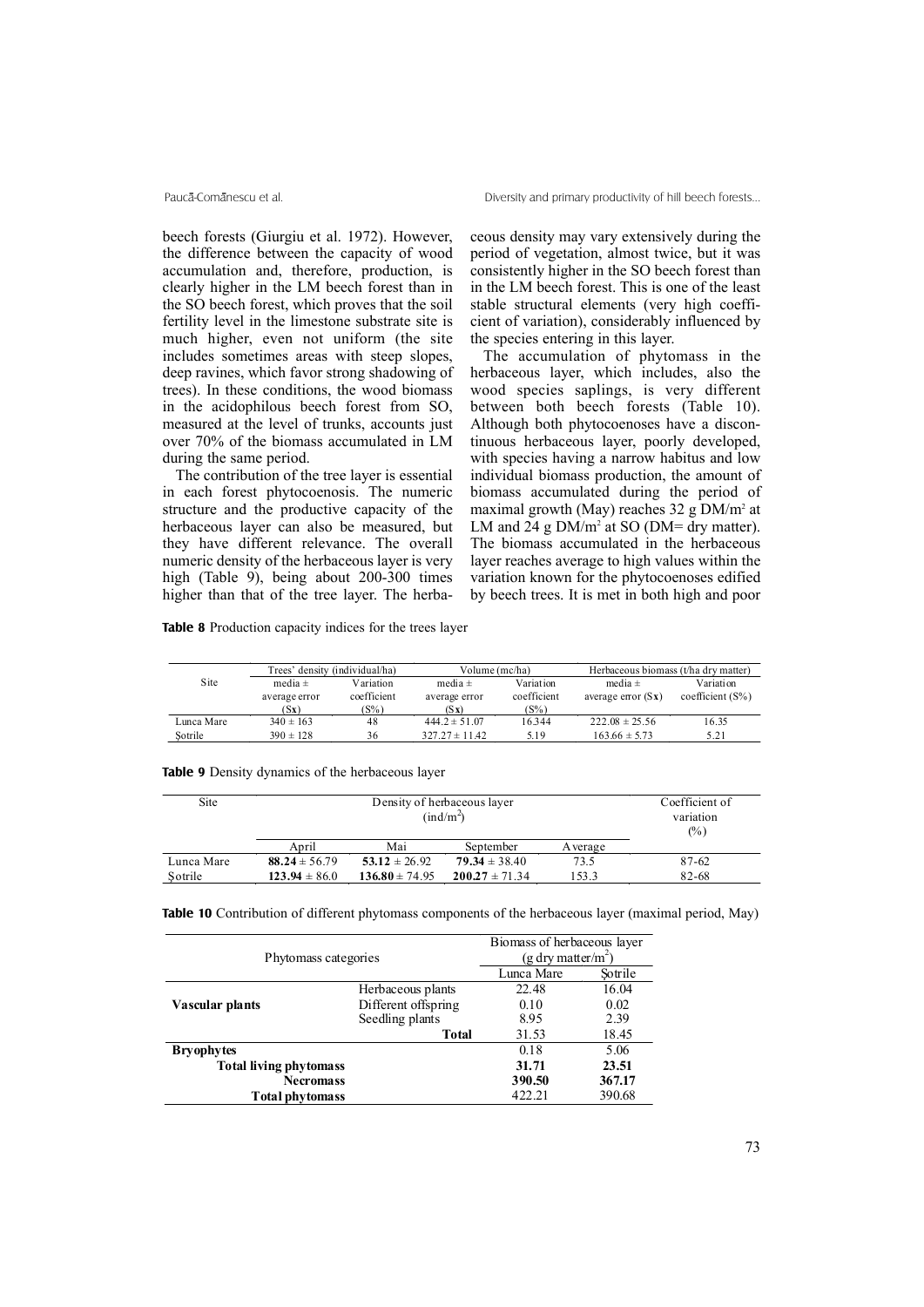productive beech forests and mirrors much more closely to the local substratum conditions (Paucã-Comãnescu et al. 1989). Farley and Fitter (1999) identified a fast response of plant growth only in nitrogen-rich soil areas, which would account also for the high variability identified by us as an herbaceous mosaic. Although this variation is observed in soil up to two meters below the surface, the variation is 2-5 times higher in the first 20 cm, the grasses having an equal benefit with the trees at this depth. The same authors pointed out an increased amount of nutrients in spring and early summer, precisely when the herbs grow with maximum speed, followed by a contraction and a restoration of the amount of nutrients in autumn, when the grasses shoots abound. The seasonal dynamics of the nutrients has also been confirmed by other authors, both in the forest and pasture phytocoenosis. We can, thus, consider that the production of the herbaceous species correlates directly with the very active dynamics of the soil surface nutrients resulting from the gradual decay of the phytomass. Verheyen et al. (2004) suggested a model of the forest metapopulations (herbaceous) dynamics, differentiated by the capacity of colonizing new territories, and recommended its utilization at the landscape scale in nature conservation and ecological restoration.

Two thirds of the biomass of the herbaceous layer are produced by herbs and lianas, completed by up to eight percent by the constant and sustainable contribution of seedlings and shrubs (Table 10). The difference in the amount of phytomass in the lower layer of the two phytocoenoses is caused by the accumulation of the herbaceous biomass (22.48 g versus 16 g/m2 ) and not by the other biotic components. In certain sites, such as the acidophilous beech forest from SO, the bryophytes can also have a significant contribution, but single sided, while the phytomass contributed by the growth of the tree juveniles keeps its proportion in relation to the total accumulation, although their production in the two phytocoenoses studied is not equal.

The resulting necromass is high, at least 100 times higher than the biomass of the herbaceous layer; it originates mainly from the fallen leaves from trees during the previous years (Table 10). The value of the accumulation depends on the annual tree foliar mass, on the speed of decay and on the stability of the deposit area (on steeper slopes denuded of vegetation, they move to other areas or even to other ecosystems).

The ratio of living phytomass to necromass is significantly influenced by the foliar production of the trees, but the maximal herbaceous biomass does not entirely reflect the necromass of the herbaceous layer because, as observed (Table 12), many herbaceous populations have a shorter life cycle, and their mass turns into necromass over a shorter period; this phytomass can enlarge that produced by other species which appear and disappear later.

The importance of the herbaceous species as biomass producers is very different, and many times it has no connection to the characteristic herbaceous species. Anyhow, in the LM beech forest, the herbaceous layer is dominated and supported by *Hedera helix*, sempervirent species with peak production in May; next to it are *Lathyrus vernus* and *Carex sylvatica, Calamagrostis arundinacea* and *Carex digitata*. As shown before, the characteristic orchid species are qualitatively numerous compared with other types of beech forests, but they are neither among the productive species of the herbaceous layer, nor among the highly dense species of the phytocoenosis. The question is, thus, whether there are other species that reflect the same site and coenotic conditions, but with a more significant production.

In the SO beech forest, the herbaceous species dominating the layer are moderate or high acidophilous (*Carex digitata, Luzula luzuloides*), but the species characteristic to the association, *Hieracium transsylvanicum*, also shows up, although in lower numbers.

We observed for both phytocoenoses that *Fagus sylvatica* juveniles have an important contribution to the layer biomass, ranking  $3<sup>rd</sup>$ and  $2<sup>nd</sup>$  as producers of the herbaceous layer. Similarly, *Hedera helix* and the acidophilous species are important producers within the herbaceous layer of both phytocoenoses, and particularly so in LM.

The importance of herbaceous versus woody biomass, as different layers of the same phytocoenosis is reduced to 0.15% in the phytocoenoses studied, as shown in Table 12. The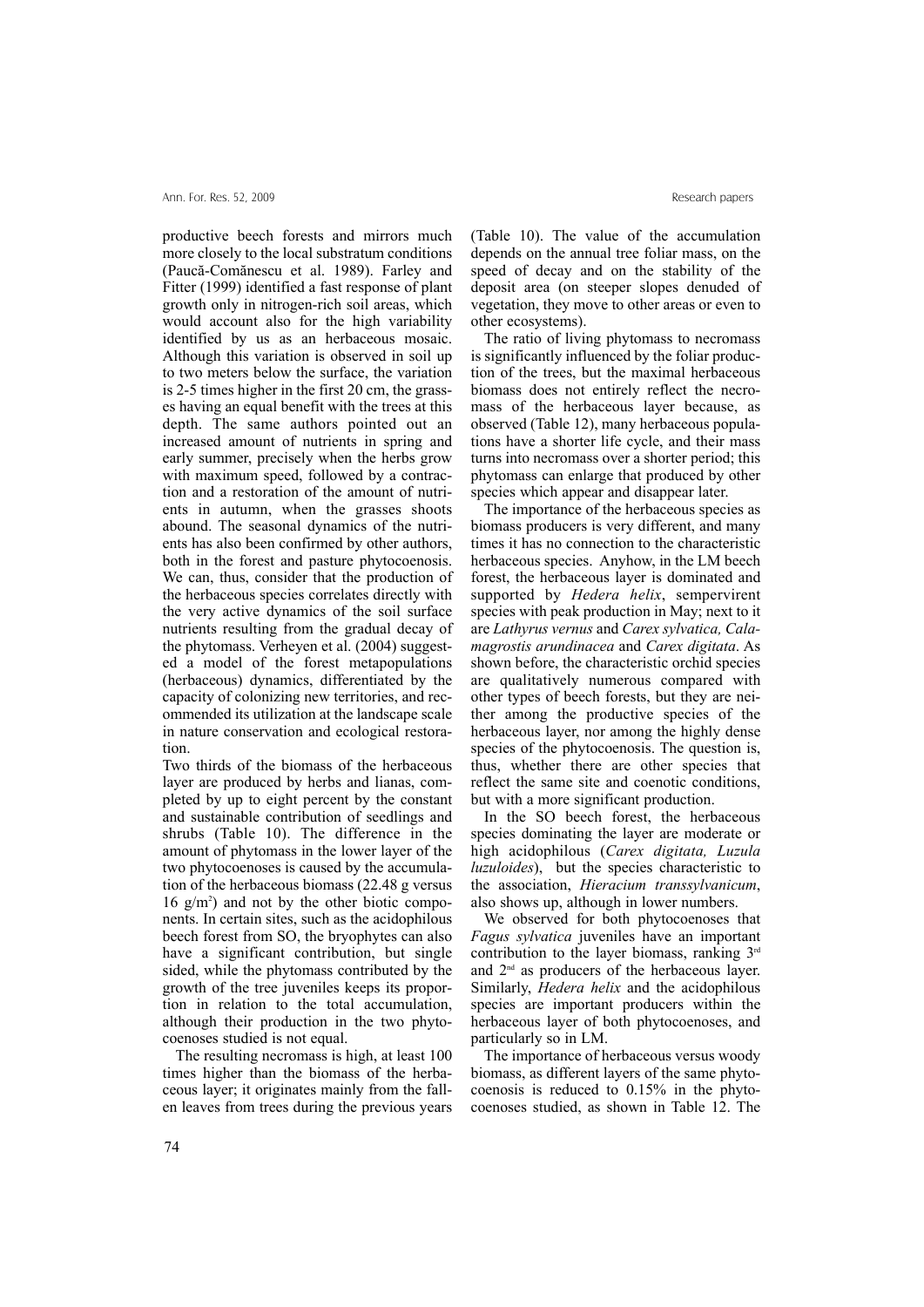accumulation of total phytomass including the necromass is higher, representing about two percent of the tree biomass. The differences between phytocoenoses are not relevant in these disproportionate accumulations between the main components of the primary producers. We must not forget, however, that the annual production of beech forests has other values than the overall accumulation, over a period of 100 years.

If in the pasture ecosystems the dimensions of the component bioforms are quite similar, in the forest ecosystems it is difficult to interpret the Grime's (1988) functional value of "dominant-subdominant and accidental" species involved in the relation plant diversity ecosystem functions, production being one of them. At the subsystem level - herbaceous layer - where the ratio production to species richness could be analyzed, particularly for the subdominant and accidental species given their comparable dimensions, it seems possible to determine these categories of species. The concept is demonstrable by the fact that the LM beech forest has more species and also a higher herbaceous biomass, while in SO there are

**Table 11** Seasonal dynamics of the biomass of herbaceous layer populations (2007)

| Lunca Mare                                                     |                                        |              |                  | Sotrile                                                        |                                                                                                                         |                                        |      |      |           |
|----------------------------------------------------------------|----------------------------------------|--------------|------------------|----------------------------------------------------------------|-------------------------------------------------------------------------------------------------------------------------|----------------------------------------|------|------|-----------|
| Species                                                        | Populations green biomass<br>$(g/m^2)$ |              |                  |                                                                | Species                                                                                                                 | Populations green biomass<br>$(g/m^2)$ |      |      |           |
|                                                                | April                                  | May          | July             | September                                                      |                                                                                                                         | April                                  | May  | July | September |
| Spring                                                         |                                        |              |                  |                                                                | <b>Summer</b>                                                                                                           |                                        |      |      |           |
| Erythronium dens-canis                                         | 2.41                                   | $\mathbf{0}$ | $\boldsymbol{0}$ |                                                                | Carex digitata                                                                                                          | 6.06                                   | 9.46 | 2.18 | 2.56      |
| Gagea pratensis                                                | 0.25                                   | $\mathbf{0}$ | $\mathbf{0}$     |                                                                | Fagus sylvatica*                                                                                                        | 5.06                                   | 3.49 | 0.07 | 4.40      |
| Lathyrus vernus                                                | 1.11                                   | 12.36        | 2.18             |                                                                | Luzula luzuloides                                                                                                       | 5.01                                   | 9.97 | 8.00 | 0.55      |
| Summer                                                         |                                        |              |                  |                                                                | Poa nemoralis                                                                                                           | 1.86                                   | 0.66 | 0.13 | 1.74      |
| He der a helix                                                 | 13.07                                  | 31.93        | 7.28             | 3.01                                                           | Hieracium transsylvanicum                                                                                               | 1.80                                   | 7.94 | 0.86 | 0.26      |
| Carex sylvatica                                                | 8.62                                   | 9.22         | 8.78             | 1.57                                                           | Campanula trachelium                                                                                                    | 0.17                                   | 3.60 | 0.13 | 0.13      |
| Fagus sylvatica*                                               | 7.49                                   | 9.50         | 9.10             | 11.20                                                          | Mycelis muralis                                                                                                         | 0.03                                   | 2.47 | 0.39 | 0.07      |
| Calamagrostis arundinacea                                      | 5.38                                   | 6.78         | 6.90             | 3.78                                                           | Viola reichenbachiana                                                                                                   | 0.78                                   |      |      |           |
| Carex digitata                                                 | 4.70                                   | 2.65         | 0.23             | 1.39                                                           | Hedera helix                                                                                                            | 0.62                                   |      | 1.98 | 1.54      |
| Aegopodium podagraria                                          | 3.59                                   | 4.81         |                  |                                                                |                                                                                                                         |                                        |      |      |           |
| Stachys sylvatica                                              | 1.73                                   | 2.56         |                  |                                                                |                                                                                                                         |                                        |      |      |           |
| Acer platanoides *                                             | 1.54                                   | 0.62         | 0.27             | 0.42                                                           |                                                                                                                         |                                        |      |      |           |
| Lilium martagon                                                | 1.34                                   | 2.92         |                  |                                                                |                                                                                                                         |                                        |      |      |           |
| Sanicula europaea                                              | 1.00                                   | 9.84         | 5.21             | 6.27                                                           |                                                                                                                         |                                        |      |      |           |
| Viola reichenbachiana                                          | 0.95                                   | 1.89         | 1.07             | 0.79                                                           |                                                                                                                         |                                        |      |      |           |
| Other species present in samples: Carex praecox Galium         |                                        |              |                  |                                                                | Other species present in samples: Crataegus monogyna*, Rosa                                                             |                                        |      |      |           |
| schultesii, Cerasus avium*, Melittis melissophyllum, Melica    |                                        |              |                  |                                                                | canina*, Stachys sylvatica, Veronica montana, Taraxacum                                                                 |                                        |      |      |           |
|                                                                |                                        |              |                  |                                                                | uniflora, Viola canina, Crataegus monogyna*, Cynodon dactylon, officinale, Epilobium montanum, Campanula rapunculoides, |                                        |      |      |           |
| Galium odoratum, Luzula luzuloides, Poa nemoralis, Stellaria   |                                        |              |                  |                                                                | Calamagrostis arundinacea, Carex sylvatica, Hieracium                                                                   |                                        |      |      |           |
| media, Viburnum lantana*, Acer pseudoplatanus*, Acer           |                                        |              |                  | pilosella, Agrostis stolonifera, Plantago lanceolata, Carpinus |                                                                                                                         |                                        |      |      |           |
| campestre*, Cornus mas*, Campanula trachelium, Fraxinus        |                                        |              |                  | betulus*, Campanula abietina, Viola canina, Fragaria vesca,    |                                                                                                                         |                                        |      |      |           |
| excelsior*, Hieracium transsylvanicum, Dactylis glomerata,     |                                        |              |                  | Cornus mas, Betula pendula, Veronica urticifolia, Campanula    |                                                                                                                         |                                        |      |      |           |
| Taraxacum officinale, Euphorbia epithymoides, Festuca drymeja, |                                        |              |                  | persicifolia, Chrysanthemum leucanthemum, Galium schultesii,   |                                                                                                                         |                                        |      |      |           |
| Festuca gigantea, Lathyrus pratensis, Rubus hirtus, Alliaria   |                                        |              |                  | Brachypodium sylvaticum, Fraxinus excelsior                    |                                                                                                                         |                                        |      |      |           |
| petiolata, Cephalanthera longifolia, Euphorbia amygdaloides,   |                                        |              |                  |                                                                |                                                                                                                         |                                        |      |      |           |
| Cornus sanguinea*                                              |                                        |              |                  |                                                                |                                                                                                                         |                                        |      |      |           |

\* woody species represented through seedlings and offsprings

### **Table 12** Organic matter and living phytomass accumulated (t/ha dry matter) in the surveyed beech forests at the same time

| Total biomass of herbaceous layer                    | Lunca Mare | 0.317  |
|------------------------------------------------------|------------|--------|
|                                                      | Sotrile    | 0.235  |
| Maximum total phytomass (herbaceous and tree leaves) | Lunca Mare | 4.2    |
| per hectare                                          | Sotrile    | 3.9    |
| Tree layer woody biomass                             | Lunca Mare | 222.08 |
|                                                      | Sotrile    | 163.66 |